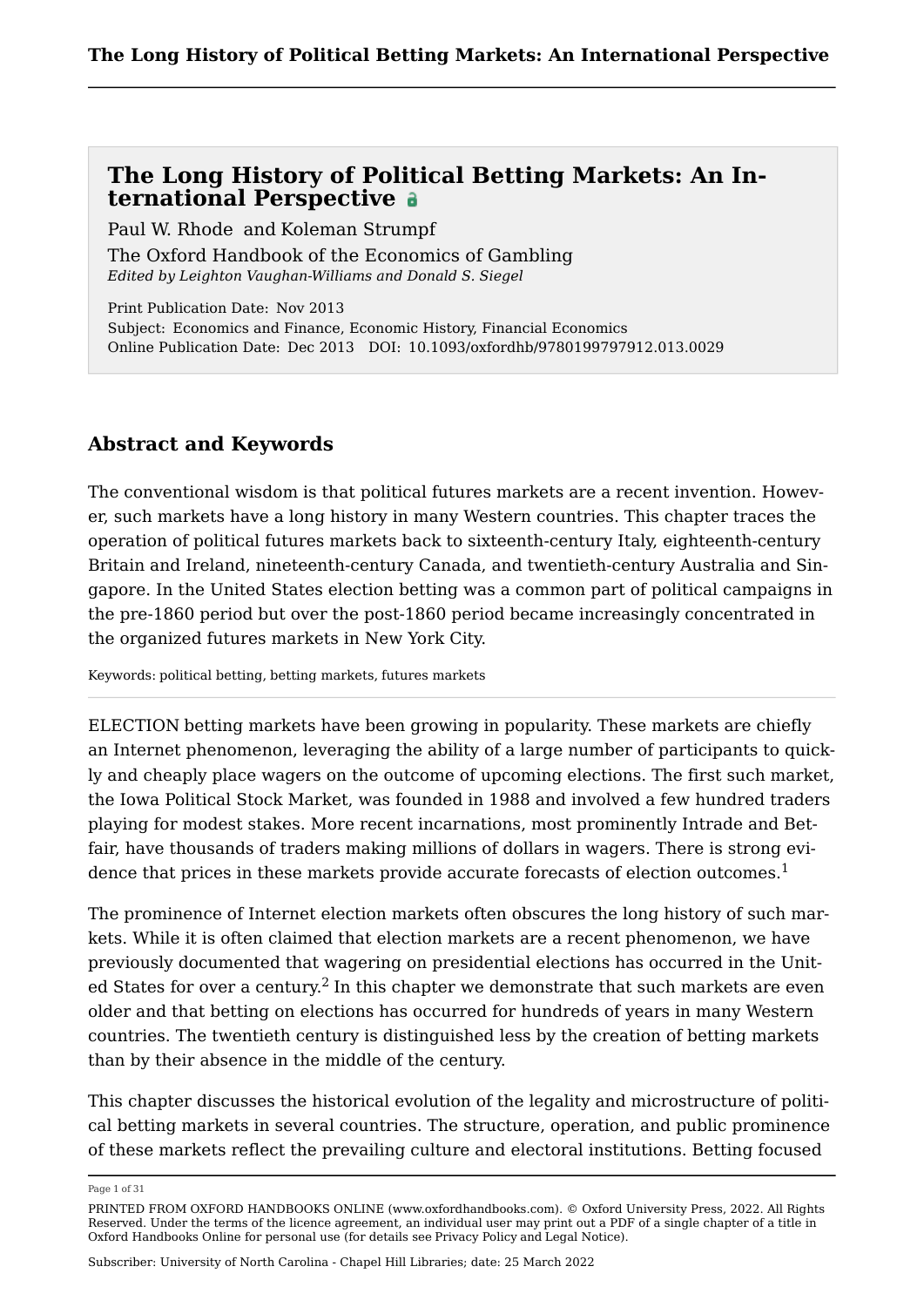on the most important political outcomes of the time: the choice of government officials in Italian city-states during the sixteenth and seventeenth centuries, papal selection in sixteenth-century Italy, the timing and winning party of parliamentary elections in eighteenth- and nineteenth-century Britain, the outcomes of local and national elections in nineteenth-century Canada, and presidential and congressional winners in the nineteenth- and early-twentieth-century United States. There were also markets on other political events, such as the outcome of no-confidence  $(p. 561)$  votes, the tenure of leaders and their successors, or the outcome of foreign/military ventures.<sup>[3](#page-19-2)</sup>

<span id="page-1-0"></span>While there were important differences across countries, several similarities emerge. First, pivotal elections energized these markets. Not only would important contests lead to greater betting activity (such as the 1916 U.S. election or the 1948 Italian race), they could even lead the markets to reemerge from extended dormancies (as with the 1964 contest in Britain). Alternatively, there was far less betting in periods of political apathy or one-party rule (such as in the 1930s and 1940s when the Fianna Fáil party dominated the government of the Irish Free State and the Republic of Ireland). Second, while newspapers were often uncomfortable reporting on domestic markets, they were less averse to printing stories on political markets abroad. This likely reflects the moral uncertainty surrounding election betting. Third, there was a general parallel between Britain and the United States in terms of a rapidly changing but generally unfavorable legal environment, and in both countries public election betting virtually disappeared around the start of World War II. The conclusion draws additional parallels and suggests how further research can build on the histories presented here.

It is important to note a potential limitation. Largely due to language issues our analysis is centered on Anglophone countries. (It might also be useful to point out that our analysis is restricted also to countries that have real elections (i.e., unlike the sham elections in communist/totalitarian countries). This might not be significant problem since political betting markets require at a minimum some form of popular vote and typically an independent media source to report the resulting prices. In the pre-twentieth-century period we focus on, these conditions were primarily found in the English-speaking world. Still we return to this issue in the conclusion.

## 1 Early Markets: Italian City States and the Vatican

<span id="page-1-1"></span>In Italy there were historical markets on both civic elections and the papacy. Betting was common in the Italian city-states in the early modern period,  $1500$ - $1700.^4$  $1700.^4$  In addition to voting, selection to public office often included intentional randomization, for example, drawing lots to name the nominators or candidates. In Venice and Genoa gambling on the outcome of such contests was popular. D. R. Bellhouse has suggested that the Genoese lottery, one of the first modern numbers games, originated with betting on the drawing of lots—pulling balls associated with specific candidates from an urn.<sup>[5](#page-19-4)</sup> Political betting continued into Italy's recent history, including, at times, as part of its national lotto (estab

<span id="page-1-2"></span>Page 2 of 31

PRINTED FROM OXFORD HANDBOOKS ONLINE (www.oxfordhandbooks.com). © Oxford University Press, 2022. All Rights Reserved. Under the terms of the licence agreement, an individual user may print out a PDF of a single chapter of a title in Oxford Handbooks Online for personal use (for details see [Privacy Policy](https://global.oup.com/privacy) and [Legal Notice\)](https://www.oxfordhandbooks.com/page/legal-notice).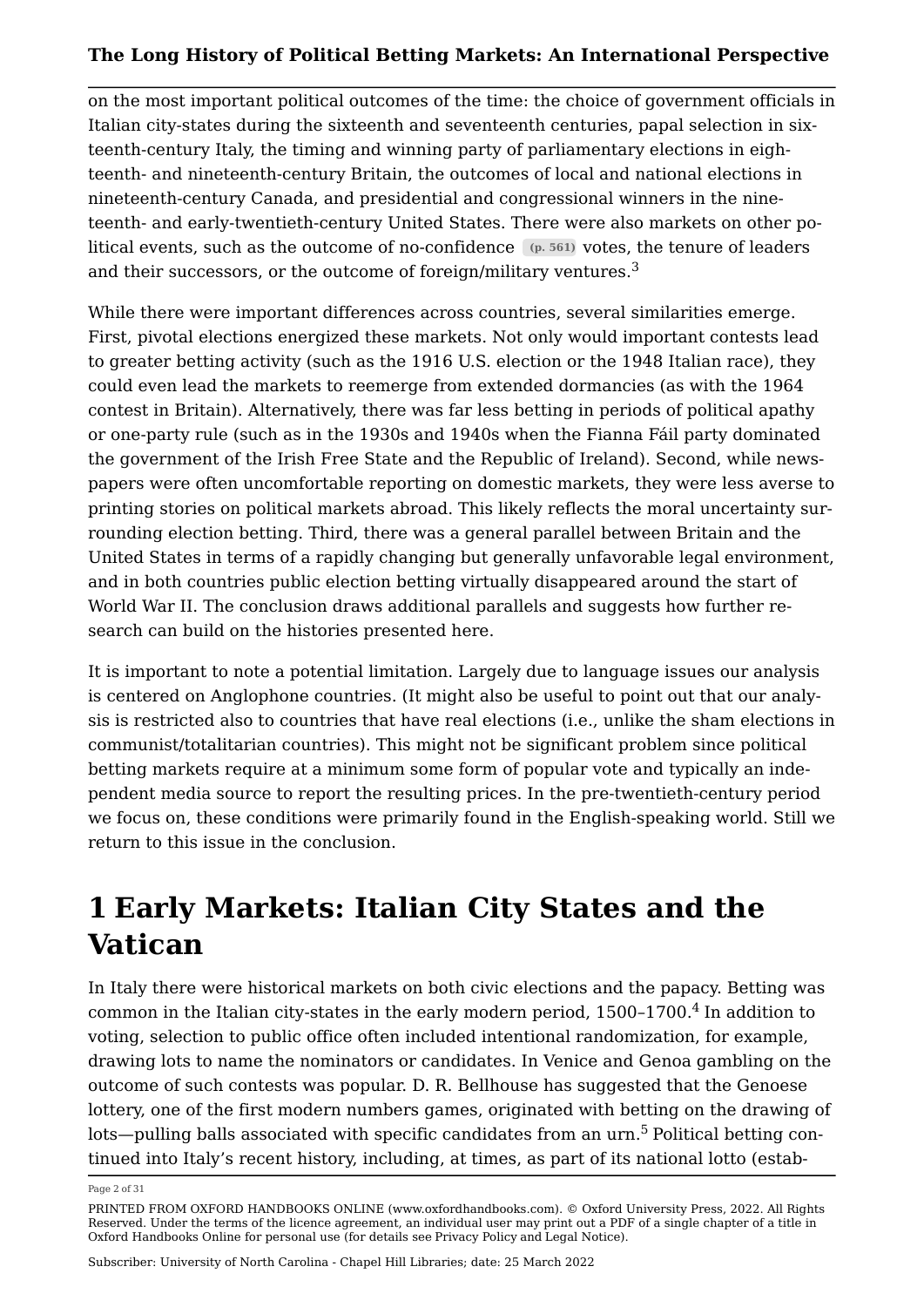lished in 1863). As an example, in the pivotal 1948 election the state-run lottery experimented with a betting pool on the composition of parliament. (p. 562)

<span id="page-2-1"></span><span id="page-2-0"></span>Gamblers have also long wagered on the selection to offices in the Catholic Church. Quotes of betting odds on papal succession appear as early as 1503, when such wagering was already considered "an old practice."[6](#page-19-5) During the troubled papal conclave of 1549 the Venetian ambassador Matteo Dandolo observed that the Roman "merchants are very well informed about the state of the poll, and... the cardinals' attendants in Conclave go partners with them in wagers, which thus causes many tens of thousands of crowns to change hands."[7](#page-19-6) Odds were offered not only on which candidate among the "papabile" would win but also on when the conclave would end. About two months into this long and conflict-filled process, the market odds were 10 to 1 (implying a probability of approximately 9%) that this conclave would never elect a pope. Aversion to such activities eventually led Pope Gregory XIV, in March 1591, to ban on pain of excommunication all betting on the outcome of papal elections, the length of the papal reign, or the creation of cardinals.

Gregory XIV's threat pushed wagering over papal succession underground, but at times it resurfaced. As a 1878 *New York Times* article noted, "The deaths and advents of the Popes has always given rise to an excessive amount of gambling in the lottery, and today the people of Italy are in a state of excitement that is indescribable. Figures are picked out which have some relation with the life or death of Pius IX. Every day large sums are paid for tickets in the lottery about to be drawn."[8](#page-20-0) Betting over the successor to Leo XIII in 1[9](#page-20-1)03 and to Benedict XV in 1922 attracted considerable press attention.<sup>9</sup> With the recent rise of Internet betting markets, betting on the new pope could again occur in public on a large scale.

# <span id="page-2-3"></span><span id="page-2-2"></span>2 Election Betting in Britain

## 2.1 Eighteenth and Nineteenth Centuries

<span id="page-2-4"></span>Political betting also has a long history in Great Britain. As one prominent example, Charles James Fox, the late-eighteenth-century Whig statesman, was known as an inveterate gambler. His biographer, George Otto Trevelyan, noted that"(f)or ten years, from 1771 onwards, Charles Fox betted frequently, largely, and judiciously, on the social and political occurrences of the time."[10](#page-20-2) His wagers recorded in the betting book of the Brooks' Club included whether the Tea Act would be repealed, how long Lord North's minister would last, or on other events related to the coming of the American Revolution. Newspapers in the 1760s, 1770s, and 1780s are filled with brief notes about public betting in London over events in the life of John Wilkes, the fate of the Stamp Act, and the other political outcomes.<sup>[11](#page-20-3)</sup> Wagering took place at gentleman's clubs—such as Almack's, Boodle's, Brooks', and White's—and in the colleges of leading Universities— such as All Souls and Magdalen Colleges at Oxford and Gonville and Caius College at Cambridge—as well as in less elite public coffeehouses—including Lloyds. Such activity (p. 563) was con-

<span id="page-2-5"></span>Page 3 of 31

PRINTED FROM OXFORD HANDBOOKS ONLINE (www.oxfordhandbooks.com). © Oxford University Press, 2022. All Rights Reserved. Under the terms of the licence agreement, an individual user may print out a PDF of a single chapter of a title in Oxford Handbooks Online for personal use (for details see [Privacy Policy](https://global.oup.com/privacy) and [Legal Notice\)](https://www.oxfordhandbooks.com/page/legal-notice).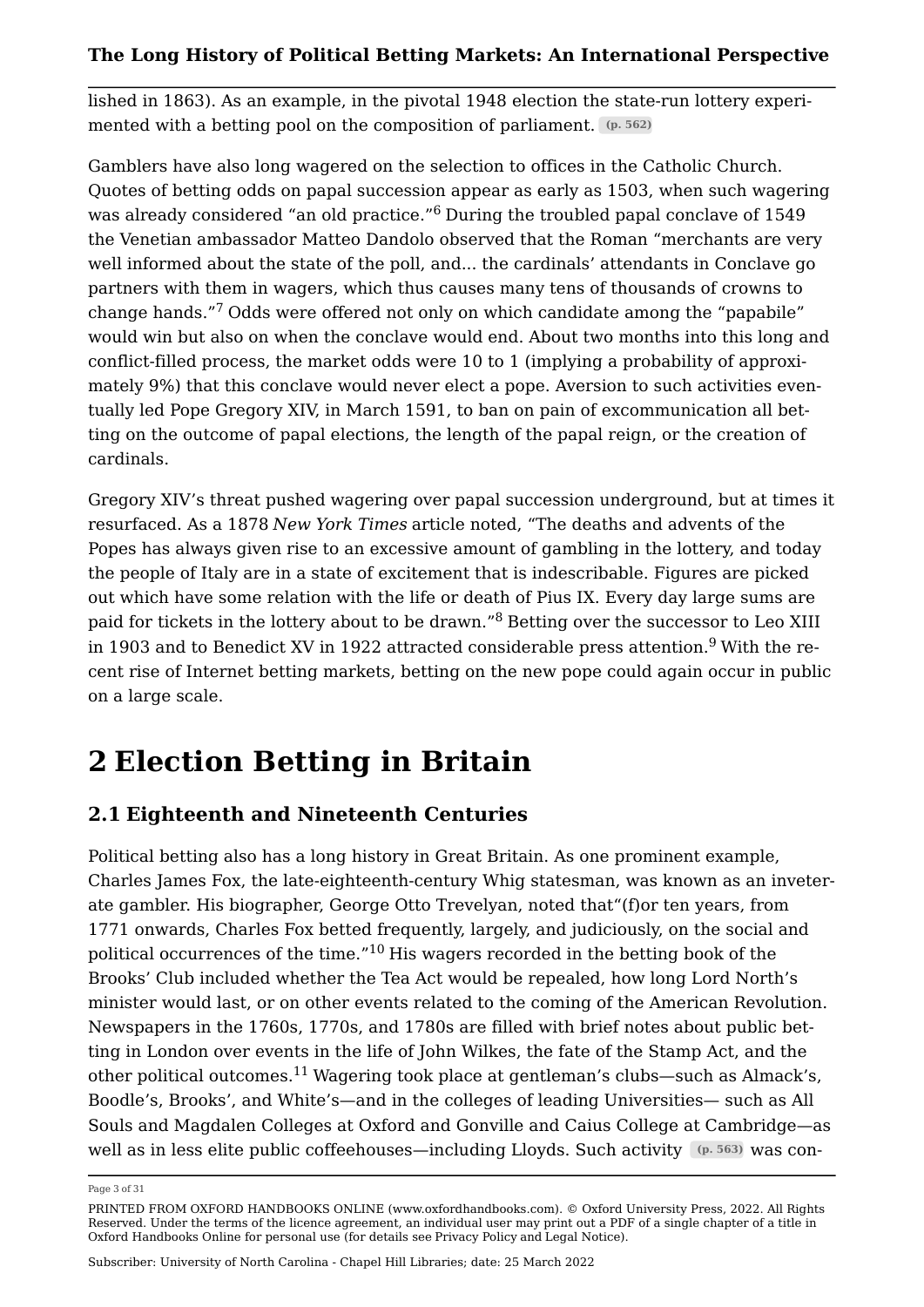sidered in keeping with national tradition: "As far back as the reign of William the Third, foreigners had observed that, on matters great and small, the only sure test of English opinions was the state of the odds." $^{12}$  $^{12}$  $^{12}$  A common phrase was "Bet or be silent." $^{13}$  $^{13}$  $^{13}$ 

<span id="page-3-3"></span><span id="page-3-2"></span><span id="page-3-1"></span><span id="page-3-0"></span>Wagering was generally legal under British common law so long as it did not to lead to immortality or impolity.<sup>[14](#page-20-6)</sup> Bets about the outcome of events in war, over the death of political leaders, over court cases, or between voters over election results were illegal on these grounds.[15](#page-20-7) In the Victorian and Edwardian periods the British government increasingly attempted to limit gambling, especially among the working classes. The Gaming Act of 1845 made gambling contracts and debts unenforceable in court (but otherwise liberalized what amounts could be wagered); the Betting Houses Act of 1853 outlawed the operation of betting establishments other than private clubs; the Betting Houses Act of 1874 cracked down of the advertisement of wagering; and the Street Betting Act of 1906 made acceptance of wagers in streets and public places illegal.[16](#page-21-0) Despite legal uncertainty in the late nineteenth and early twentieth centuries, the Fleet Street press reported on election wagering at the London Stock Exchange and at Lloyd's in markets for parliamentary "majorities."<sup>[17](#page-21-1)</sup>

## <span id="page-3-5"></span><span id="page-3-4"></span>2.2 Early Twentieth Century

Election betting grew in popularity with the adoption of spread betting. In this system bets are based not simply on the winner of the election but the size of the margin (spread betting is common in political, sports, and financial markets in twenty-first-century England).

<span id="page-3-6"></span>Laura Beers provides a fascinating account of the evolution of the parliamentary "majorities" market in the British Stock Exchange between 1910 and 1940 (a small spread mar-ket also existed in 1906).<sup>[18](#page-21-2)</sup> The market differed from the American examples (see below) because wagers were placed not chiefly on which party would win but on the size of their parliamentary majority. That is, the buyer and seller agreed on a threshold (or "seat price") for the number of seats won and an amount to be paid for each seat difference between this threshold and the actual majority. For example, if the threshold is 15, the actual majority is 20, and the amount per seat is £5, then seller pays the buyer  $(20-15)*E5 =$ £25. The focus on "majorities" reflected the standard vocabulary of British political analysis.[19](#page-21-3) No cash was initially fronted, and the "debts of honor" were settled after election day. Newspapers would report the buying and selling prices—the gap was commonly 10 seats—but not the names of the participants. Lloyd's of London also offered insurance on the election outcome.[20](#page-21-4)

<span id="page-3-8"></span><span id="page-3-7"></span>Table [29.1](#page-5-0) summarizes the election markets and the actual outcomes between 1910 and 1935. The first market to gain substantial attention off the trading floor occurred in the run-up to the December 1910 election. Price quotes appeared in the financial press on nearly a daily basis. The starting and ending values of the prices were very close to the actual outcome, though there was substantial divergence in the middle of the contest.<sup>[21](#page-21-5)</sup> There is little information about the operation of "market for majorities"  $(p. 564)$  for the

<span id="page-3-9"></span>Page 4 of 31

PRINTED FROM OXFORD HANDBOOKS ONLINE (www.oxfordhandbooks.com). © Oxford University Press, 2022. All Rights Reserved. Under the terms of the licence agreement, an individual user may print out a PDF of a single chapter of a title in Oxford Handbooks Online for personal use (for details see [Privacy Policy](https://global.oup.com/privacy) and [Legal Notice\)](https://www.oxfordhandbooks.com/page/legal-notice).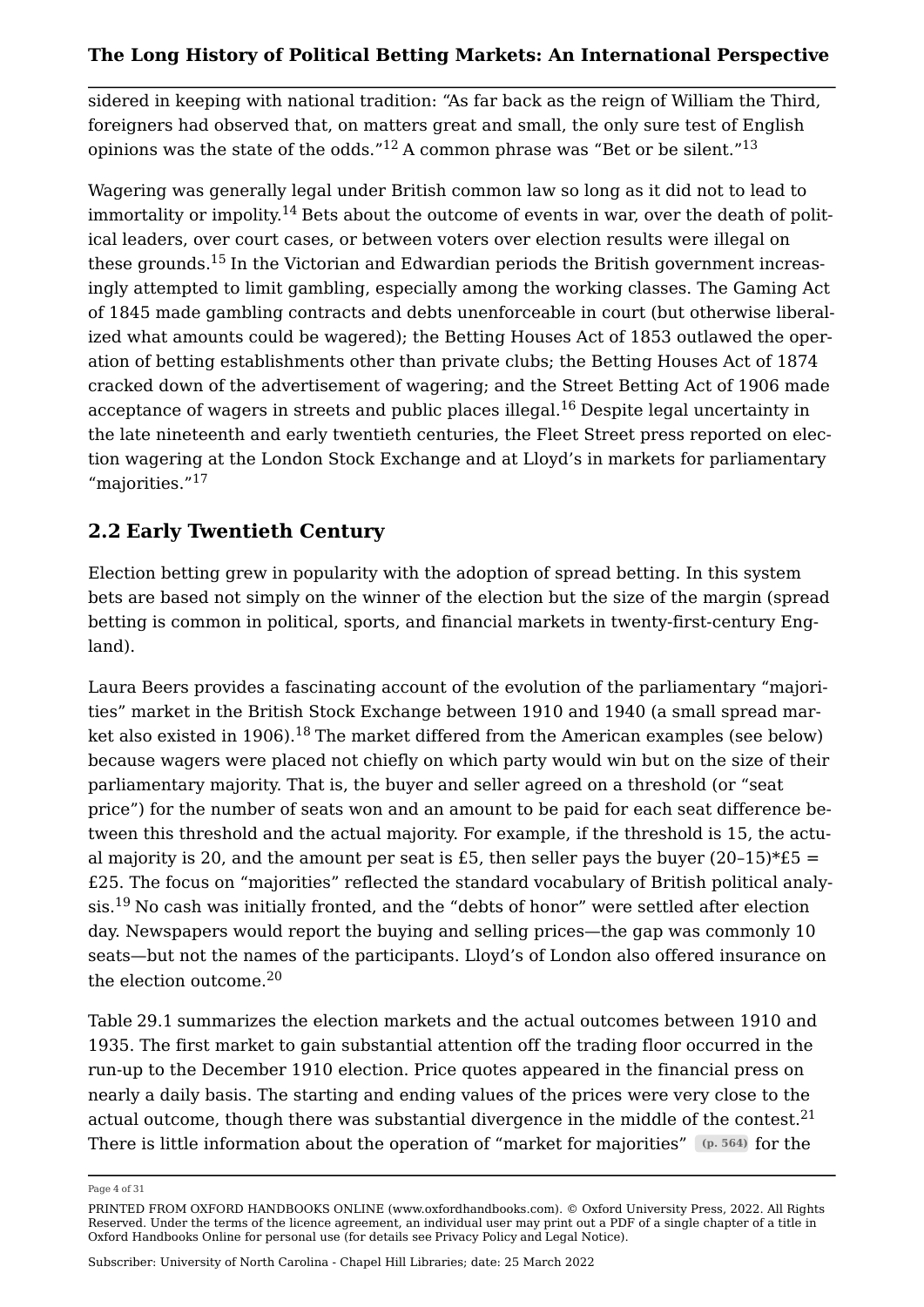<span id="page-4-2"></span><span id="page-4-1"></span><span id="page-4-0"></span>elections of December 1918 and November 19[22](#page-21-6),<sup>22</sup> but the market on the December 1923 election was apparently the largest to date, with over £100,000 changing hands. (This is the equivalent of \$6.1 million in 2010 purchasing power as measured by consumer prices.)<sup>[23](#page-21-7)</sup> The market price indicated that the Conservatives would hold a small majority. But the vote yielded a hung parliament with the Conservatives winning more seats than any other single party but effectively a minority relative to the whole. This outcome resulted in large losses for bettors taking the Conservative side and considerable squabbling over the nature of the betting contract. Specifically, some who bought the Tory side of a Conservative majority bet argued that their liability was limited when the majority reached zero. But they were made to cover the entire deficit. Over the next two elections brokers shifted to bet on the number of party seats won and not on the size of majorities.<sup>[24](#page-21-8)</sup> Since bettors continue to be able to set the size of their per-seat wager, seat totals are also a version of spread bets.

#### Page 5 of 31

PRINTED FROM OXFORD HANDBOOKS ONLINE (www.oxfordhandbooks.com). © Oxford University Press, 2022. All Rights Reserved. Under the terms of the licence agreement, an individual user may print out a PDF of a single chapter of a title in Oxford Handbooks Online for personal use (for details see [Privacy Policy](https://global.oup.com/privacy) and [Legal Notice\)](https://www.oxfordhandbooks.com/page/legal-notice).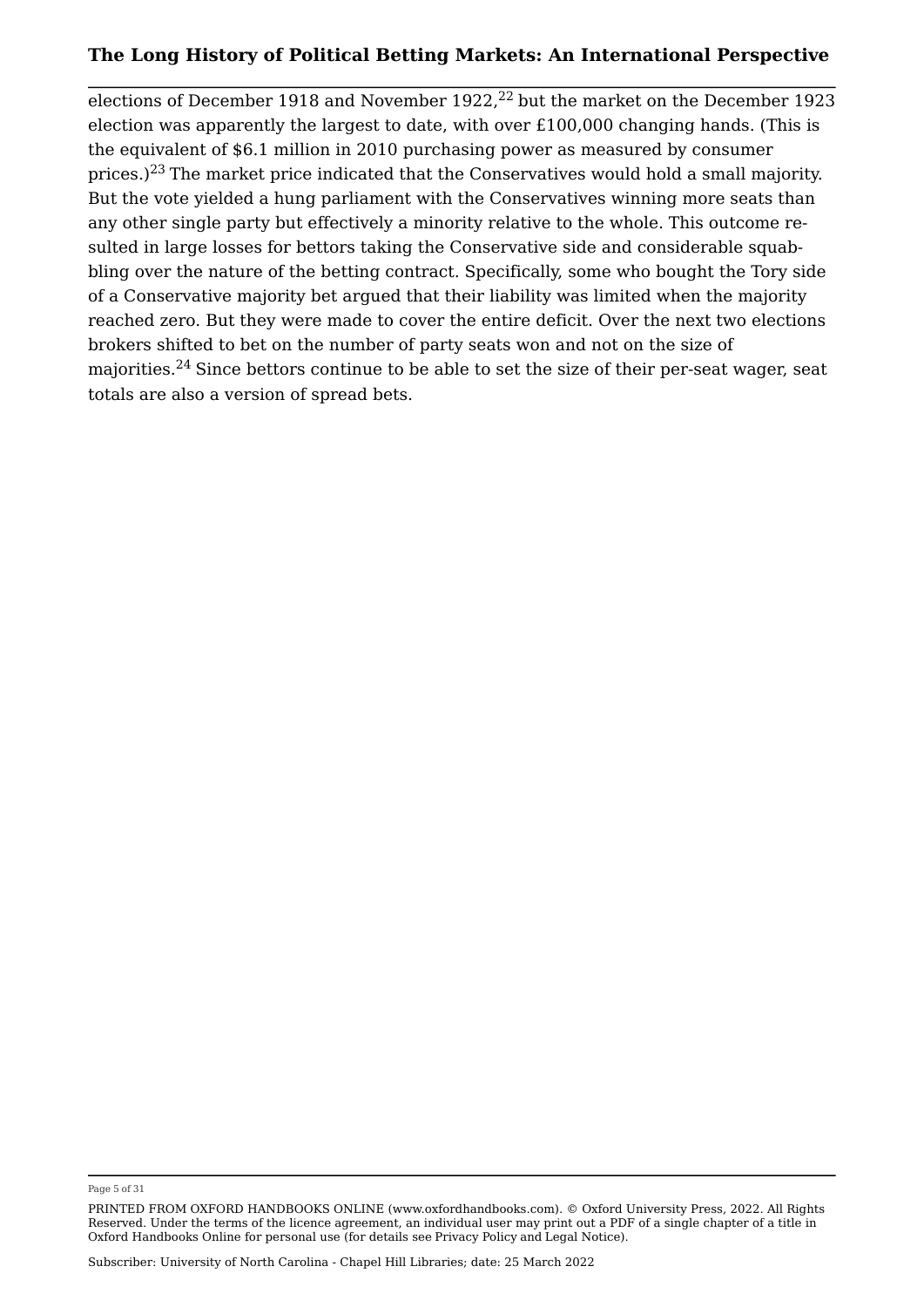| Table 29.1 Spread Bets on pre-WW2 British Parliamentary Elections |                 |      |      |       |      |      |      |  |  |  |
|-------------------------------------------------------------------|-----------------|------|------|-------|------|------|------|--|--|--|
|                                                                   | <b>Dec.1910</b> | 1922 | 1923 | 1924  | 1929 | 1931 | 1935 |  |  |  |
| A. Final<br><b>Prices</b>                                         |                 |      |      |       |      |      |      |  |  |  |
| Conserva-<br>tive                                                 |                 |      |      | 272   |      |      |      |  |  |  |
| Liberal                                                           |                 |      |      | 97    |      |      |      |  |  |  |
| Labor                                                             |                 | 100  |      | 182.5 | 245  |      |      |  |  |  |
| Coalition<br>Majority                                             | 130             |      |      |       |      |      |      |  |  |  |
| Conserva-<br>tive                                                 |                 |      | 34   |       |      |      |      |  |  |  |
| Majority                                                          |                 |      |      |       |      |      |      |  |  |  |
| (Nat.<br>Gov't)                                                   |                 |      |      |       |      | 204  | 169  |  |  |  |
| Majority                                                          |                 |      |      |       |      |      |      |  |  |  |

<span id="page-5-0"></span>Page 6 of 31

Subscriber: University of North Carolina - Chapel Hill Libraries; date: 25 March 2022

PRINTED FROM OXFORD HANDBOOKS ONLINE (www.oxfordhandbooks.com). © Oxford University Press, 2022. All Rights Reserved. Under the terms of the licence agreement, an individual user may print out a PDF of a single chapter of a title in Oxford Handbooks Online for personal use (for details see [Privacy Policy](https://global.oup.com/privacy) and [Legal Notice](https://www.oxfordhandbooks.com/page/legal-notice)).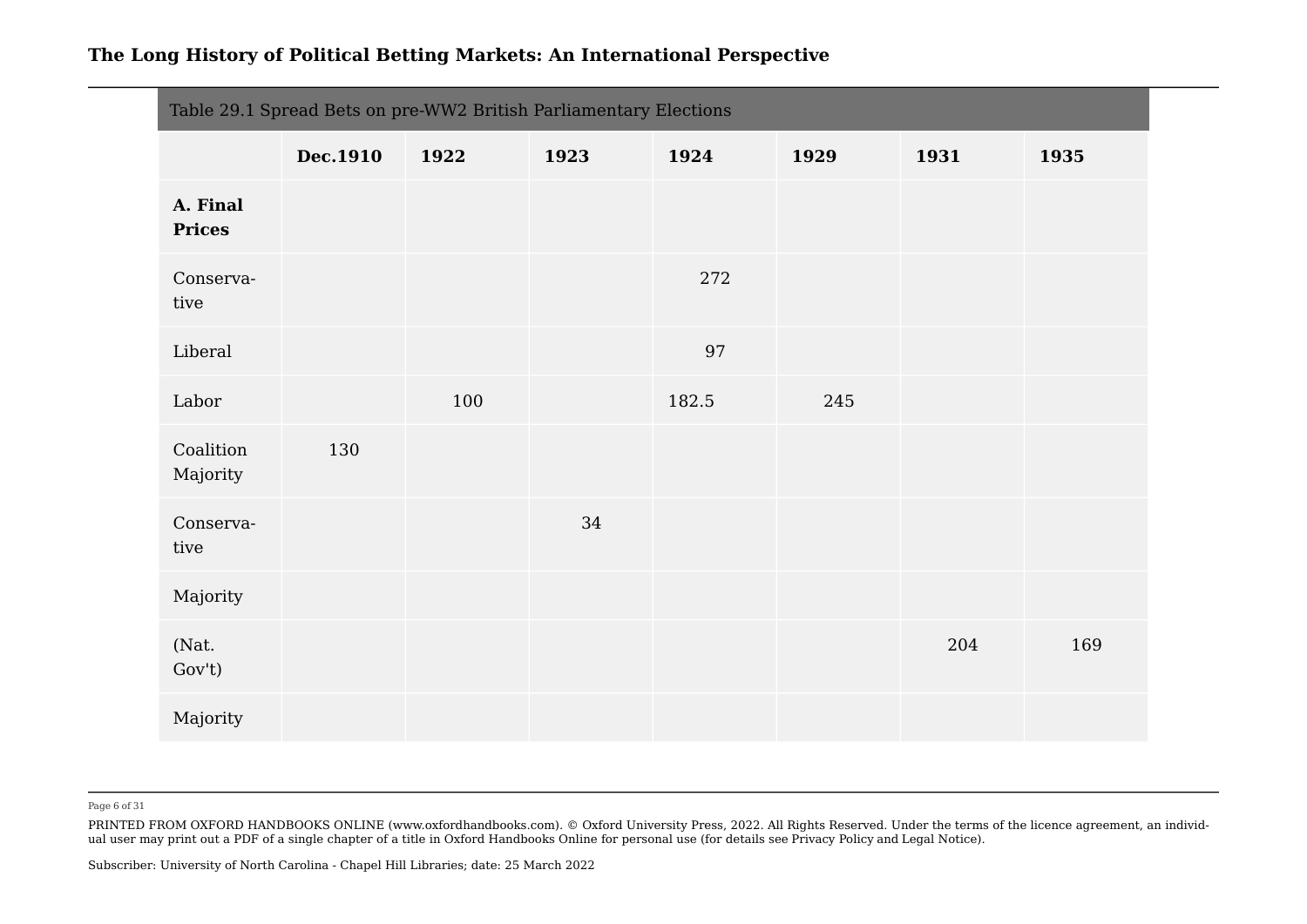| B. Elec-<br>tion     |     |     |        |     |     |        |        |
|----------------------|-----|-----|--------|-----|-----|--------|--------|
| <b>Outcomes</b>      |     |     |        |     |     |        |        |
| Conserva-<br>tive    | 271 | 344 | 258    | 412 | 290 | 473    | 386    |
| (Nat.<br>Gov't)      |     |     |        |     |     | $-556$ | $-430$ |
| Liberal              | 272 | 62  | 158    | 40  | 59  | 33     | 21     |
| Labor                | 42  | 142 | 191    | 151 | 287 | 53     | 154    |
| Other                | 85  | 65  | $\, 8$ | 12  | 9   | 59     | 55     |
| Actual Ma-<br>jority | 122 |     | $-99$  |     |     | 503    | 243    |

Prices: listed values are mid-points in the bid-ask spread; values correspond to seat totals except in rows where majority is indicated

Election Outcome: Actual Majority corresponds to the party or coalition for which there was a Majority price listed in the top of the table

Page 7 of 31

PRINTED FROM OXFORD HANDBOOKS ONLINE (www.oxfordhandbooks.com). © Oxford University Press, 2022. All Rights Reserved. Under the terms of the licence agreement, an individual user may print out a PDF of a single chapter of a title in Oxford Handbooks Online for personal use (for details see [Privacy Policy](https://global.oup.com/privacy) and [Legal Notice](https://www.oxfordhandbooks.com/page/legal-notice)).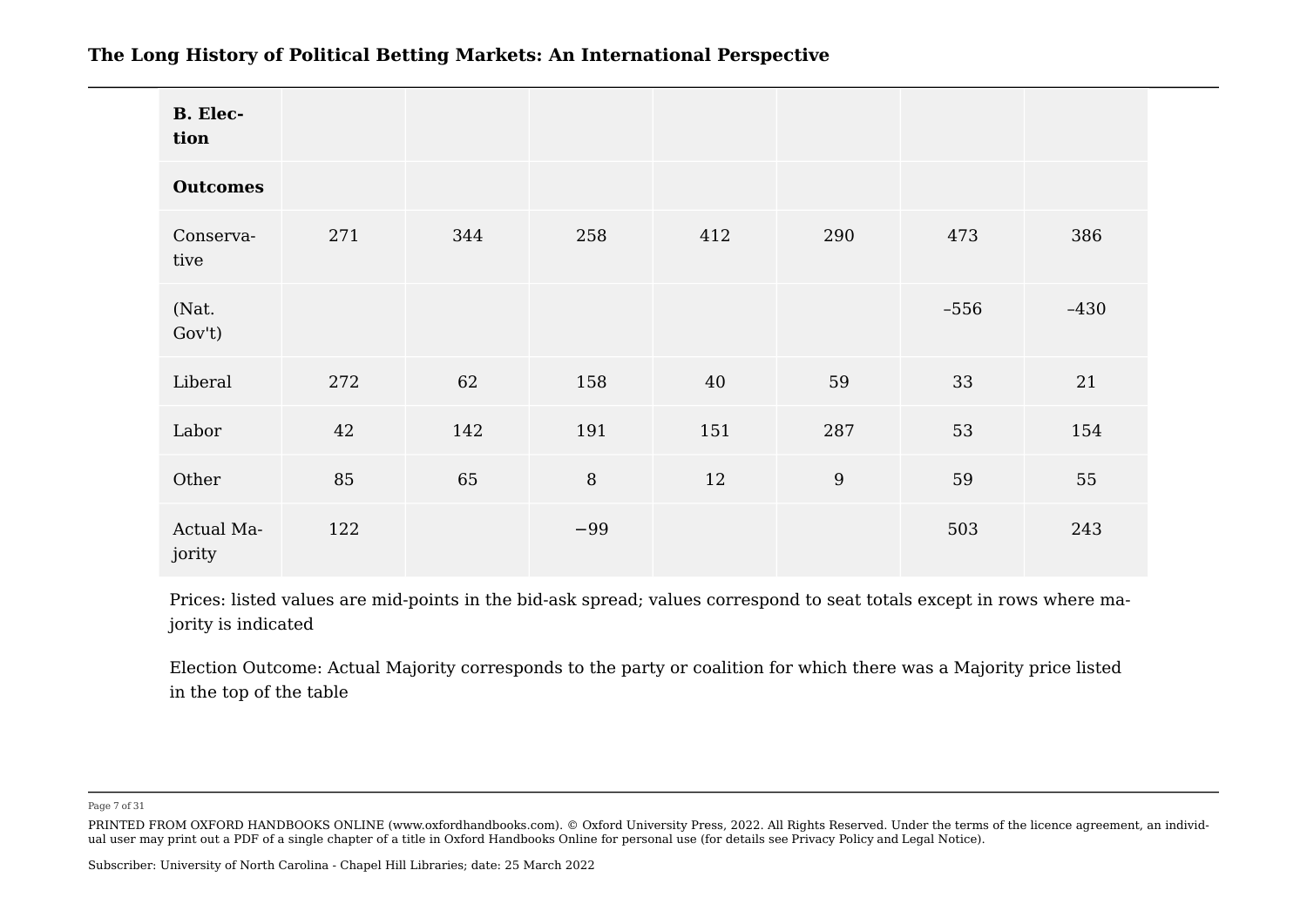The political situation remained unstable, and a new election was called for October 1924. Labour, which was in power, was initially expected to expand its majority. But the campaign featuring "Red Scare" tactics by the right-wing press led to the shift against Labour—a decline in support far beyond what the market anticipated—and a Conservative landslide. The next contest did not occur until May 1929. And for the (p. 565) first time the popular press covered the election market intensively. Both the *Daily Express* and the *Daily Mail* regularly published stock market spreads. The betting market generally favored the Conservatives, though price fluctuated significantly. One source of uncertainty was the extension of suffrage to women under the age of 30. In the popular voting the Conservatives narrowly outpolled Labour; the Liberals finished in a strong third position. However, Labour won the most seats in the hung Parliament, and its leader, Ramsay McDonald, emerged as prime minister.<sup>[25](#page-21-9)</sup>

<span id="page-7-0"></span>Labour's victory was again short-lived, as splits within the ruling coalition over responses to the Great Depression led to the call for a new election for October 27,1931. (Recall that Britain left the gold standard in late September 1931.) The fragmentation of the Labour and Liberal parties and the creation of the National Government coalition with the Conservative party at its core led to the reemergence of a market in majorities. The market highly favored the prospects of National Government, but it did not go far enough, as Labour shed over 200 seats. The rise in the price for the National Government majority was said to help revive British financial markets. As examples, in late October 1931 the financial section of the *Daily Express* carried such headlines as "Markets More Confident on Majorities Rise" and "Foreign Money Comes Back as Majorities Rise."[26](#page-22-0) The election betting market was very active, with "Over a Million (Pounds Sterling) Won and Lost in the City" in 1931 (this is equivalent to \$72.9 million in 2010 dollars). "Nothing like it has been known before."[27](#page-22-1)

<span id="page-7-3"></span><span id="page-7-2"></span><span id="page-7-1"></span>The market's shortcoming in the 1931 race created significant problems. Because the market significantly underestimated the number of seats that the National Government would win, $^{28}$  $^{28}$  $^{28}$  the losses to those who bet against them were great. One prominent broker, W. A. Bignell, refused to honor his bet with another, Gower W. Elias. This led to a lawsuit, wherein Justice McCardle voided the contract under the Gaming Act of 1845.<sup>[29](#page-22-3)</sup> In response to growing concerns that the now highly visible majorities market tainted it as a gambling institution, the Stock Exchange formally cracked down on election betting.<sup>[30](#page-22-4)</sup>

<span id="page-7-6"></span><span id="page-7-5"></span><span id="page-7-4"></span>Betting activity on the next election (November 1935) centered on the large London bookmakers, such as Ladbrokes and Seaham, rather than on the Stock Exchange. The prices on majorities continued to appear in the daily press but off the front page. Again the market favored the National Government but by too little. This did not totally end such betting in the city. There were still reports of action on the "black bourse," $31$  and in the autumn of 1940, during the battle for Britain, London brokers among others ran organized betting sweepstakes regarding how many German planes would be shot down each night. The winnings were used to fund the construction of Spitfire fighters.<sup>[32](#page-22-6)</sup>

<span id="page-7-7"></span>Page 8 of 31

PRINTED FROM OXFORD HANDBOOKS ONLINE (www.oxfordhandbooks.com). © Oxford University Press, 2022. All Rights Reserved. Under the terms of the licence agreement, an individual user may print out a PDF of a single chapter of a title in Oxford Handbooks Online for personal use (for details see [Privacy Policy](https://global.oup.com/privacy) and [Legal Notice\)](https://www.oxfordhandbooks.com/page/legal-notice).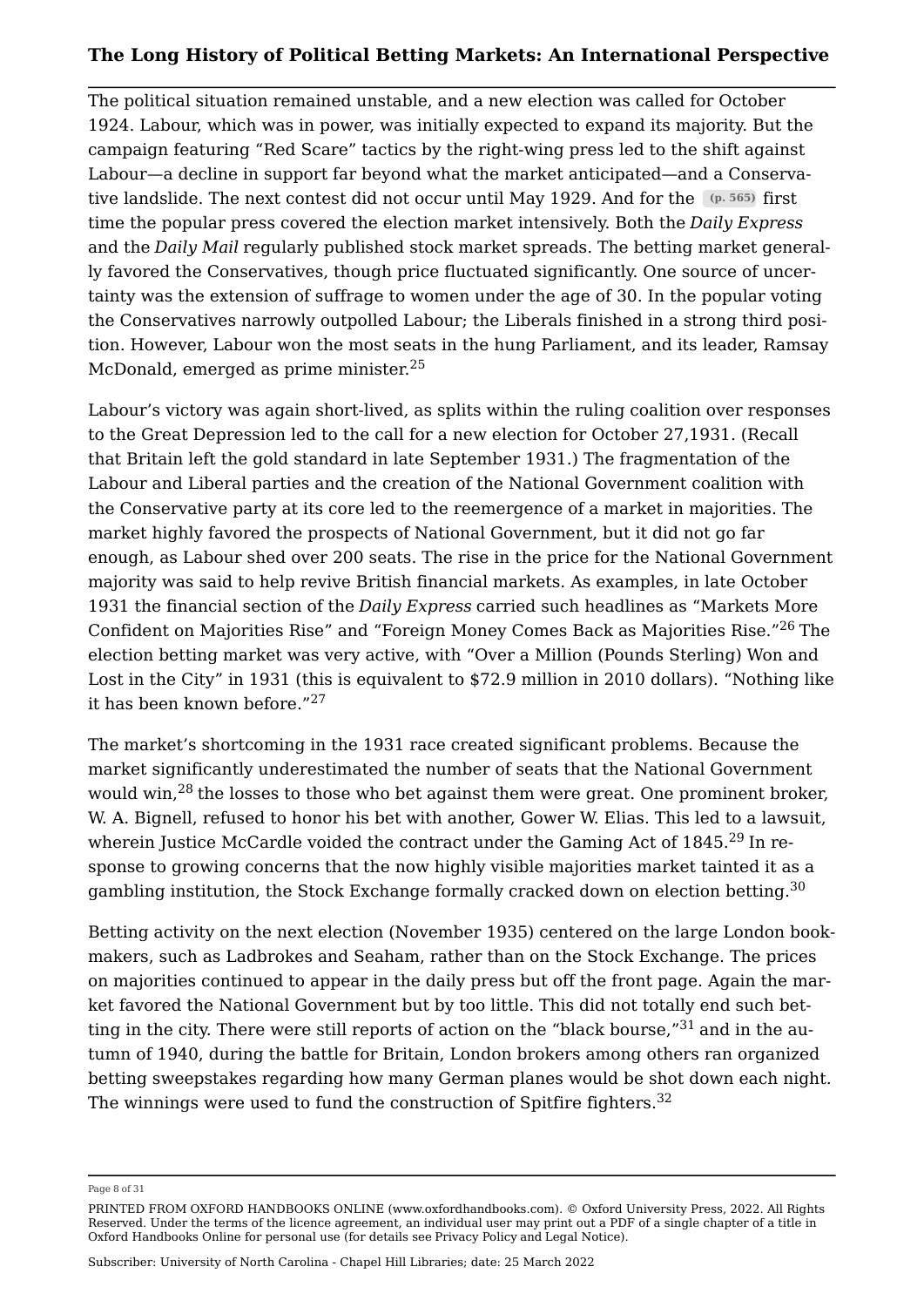<span id="page-8-0"></span>As table [29.1](#page-5-0) indicates, spread betting was quite accurate in forecasting early elections but became increasingly less accurate. Beers suggests this has to do with a new set of factors shaping the vote outcome. While the 1910 contest largely involved only the Conservatives and Liberals, in the 1920s and 1930s the Fourth and Fifth Reform Acts substantially expanded suffrage, the Labour Party rose to prominence, and the Liberal Party began to splinter. The wealthy, male London-based investors who bet on the Stock Exchange lost touch with an electorate comprised of women and working-class voters. (p. 566) In 1929 the *Daily Express* mused that "London has never been famous for knowing much about British politics, and the Stock Exchange has been rather notorious for knowing even less than the rest of London."[33](#page-22-7) While absolute accuracy declined, this seemed largely due to increasingly difficult political contests in which to forecast. It is important to note that the markets still outperformed the other available forecasts from pundits, big bettors, and straw polls (scientific polls did not yet exist, making the market forecasts that much more impressive). As Beers writes, the Stock Exchange predictions "appear to be no worse, and usually slightly better, indicators" than forecasts based on polling or expert opinion. Spread bets also must forecast a more challenging outcome than traditional binary wagers: while the seat totals were faulty, the markets still managed to correctly predict the winning party or coalition in all but one election. In Beers's words, "predicting electoral outcomes in three-party first-past-the-post political systems is a notoriously tricky business."[34](#page-22-8)

## <span id="page-8-1"></span>2.3 Postwar Twentieth Century: Decline and Rise

<span id="page-8-2"></span>In the immediate post-World War II period public election betting in Britain appears to have slowed to a trickle. Newspapers offer only a handful of quotes regarding the 1945 and 1950 contests.[35](#page-22-9) And in 1950 the *Economist* observed: "It is curious that in a nation devoted to gambling as the British, so little opportunity should nowadays be taken of a general election, the most sporting of all events."[36](#page-22-10) This situation changed with time.

<span id="page-8-6"></span><span id="page-8-5"></span><span id="page-8-4"></span><span id="page-8-3"></span>The modern era of open, large-scale political betting in Britain began in October 1963.<sup>[37](#page-22-11)</sup> Following Harold Macmillan's surprise resignation as prime minister after the Profumo affair, the gambling house Ladbroke's overcame the "long-standing reluctance to make book on political events" by taking bets on his successor as leader of the Conservative party.[38](#page-22-12) Prior to 1963 Ladbroke's had handled the political betting demands of its more gentlemanly clientele in a private election book.[39](#page-23-0) In 1964 William Hill, the country's largest bookmaker, also "quickly reversed its earlier policy not to handle election bet-ting."<sup>[40](#page-23-1)</sup> By the end of that year, political betting totaled an estimated £1,000,000 (the equivalent of about \$23 million in 2010 dollars.) About nine-tenths of this sum was placed on British contests, including the Wilson-Heath general election, and about one-tenth was placed on the 1964 American presidential race. Political markets represented less than 2 percent of national gambling turnover.

<span id="page-8-7"></span>Page 9 of 31

PRINTED FROM OXFORD HANDBOOKS ONLINE (www.oxfordhandbooks.com). © Oxford University Press, 2022. All Rights Reserved. Under the terms of the licence agreement, an individual user may print out a PDF of a single chapter of a title in Oxford Handbooks Online for personal use (for details see [Privacy Policy](https://global.oup.com/privacy) and [Legal Notice\)](https://www.oxfordhandbooks.com/page/legal-notice).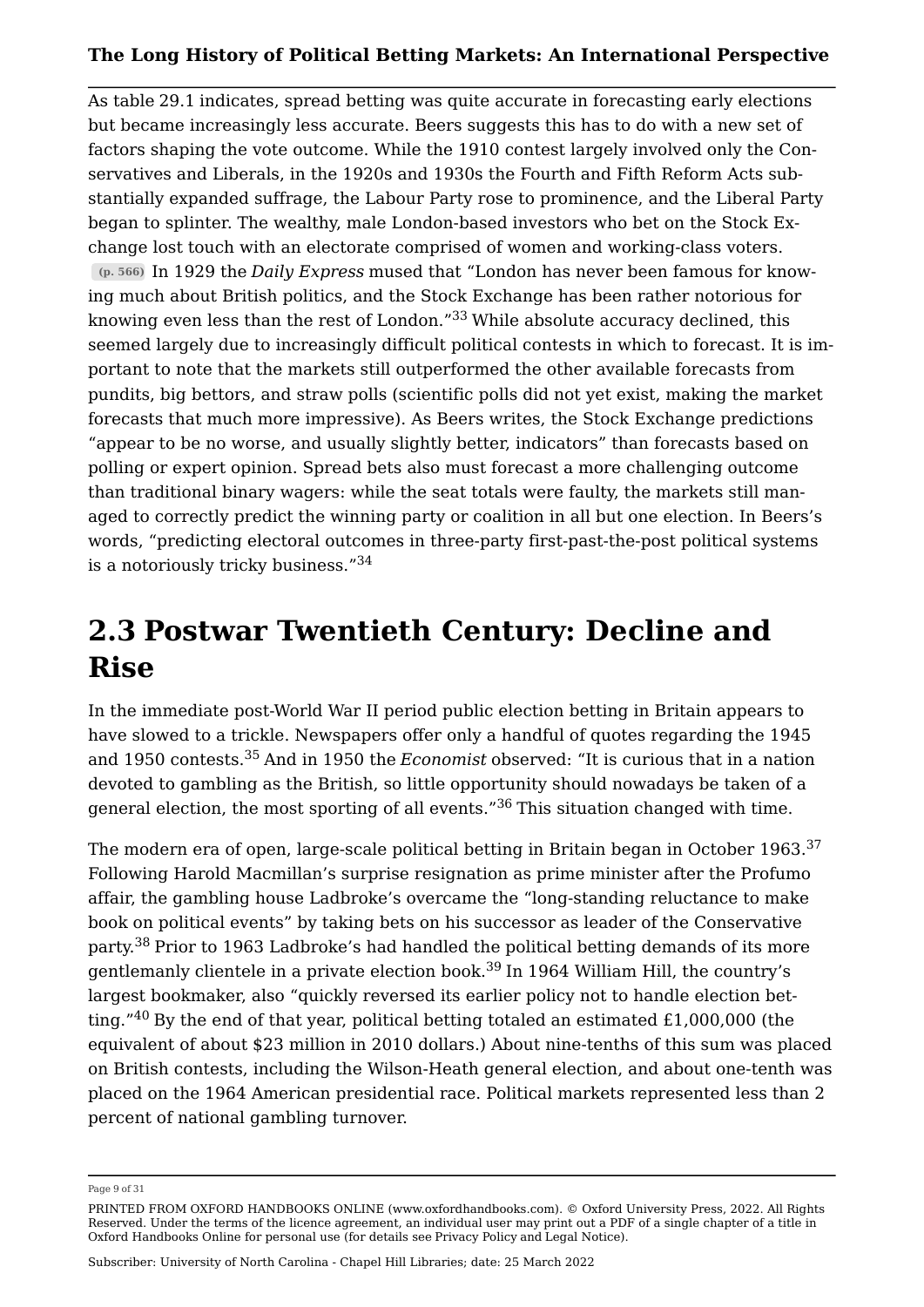<span id="page-9-3"></span><span id="page-9-2"></span><span id="page-9-1"></span><span id="page-9-0"></span>Several features of the modern political markets' microstructure were notable: the stakes were anonymously wagered; much of the activities focused on party odds rather than the "majorities" common in the Stock Exchange period; $41$  house profit rates initially averaged about 7 percent (taking in £107 for every £100 it paid out);<sup>[42](#page-23-3)</sup> and professional bookmakers set the fixed lines rather than accept bets in the form of pools. This last feature mattered at times when, for example, Mr. Hill set a line too favorable to a candidate he supported.[43](#page-23-4) Odds makers such as Ron Pollard of Ladbrokes became celebrities, providing color analysis on election night television news.<sup>[44](#page-23-5)</sup> In 1965 London (p. 567) bookmakers began offering odds on the German election contests. And in early 1966, with new general elections in Britain, they handled over £2,100,000 (about \$44.5 million in 2010 dollars). This was purportedly the largest total ever taken on a single event.[45](#page-23-6) British markets also opened on American elections, a good 30 years prior to the return of a legal election market in the United States. It was estimated that \$100 million exchanged hands (\$1,540 mil-lion in 2010 dollars) following the 1972 presidential election.<sup>[46](#page-23-7)</sup> Despite complaints about the immorality of such wagering, the British betting public never looked back. $47$ 

## <span id="page-9-6"></span><span id="page-9-5"></span><span id="page-9-4"></span>3 Election Betting in Former British Possessions and Colonies

Similar bouts of political betting occurred in many of the British offshoots with parliamentary forms of government throughout the late nineteenth and early twentieth centuries. In countries including Australia, New Zealand, Canada, Singapore, South Africa, and the Republic of Ireland, local bookmakers and members of the stock exchanges periodically wagered over the outcome of no confidence votes, the timing of the elections, and the composition of the new majority. In the remainder of the section the betting markets in several of these countries are discussed in more detail.<sup>[48](#page-23-9)</sup>

<span id="page-9-10"></span><span id="page-9-9"></span><span id="page-9-8"></span><span id="page-9-7"></span>Ireland has had political betting markets as long as the United Kingdom. In the eighteenth century these were primarily person-to-person bets and formal markets did not exist. Prior to the Union of Great Britain and Ireland in 1801, the wagers tended to focus on political events outside of Ireland, such as the odds on the American Revolution ending, whether peace would be declared in the Anglo-Dutch War, or the election of the king of Poland.<sup>[49](#page-23-10)</sup> There also were several bets reported on elections for the British Parliament.<sup>[50](#page-23-11)</sup> Similar person-to-person wagers continued in the 30 years following the Union, with one addition that there were also bets on acts of Parliament related to Ireland.<sup>[51](#page-23-12)</sup> There are no reports of betting markets starting in 1830 and continuing for the next one hundred years. It is unclear whether this is due to an absence of such bets or a censoring of newspaper articles due to the conservative mores of the Victorian era. One exception is that there was some coverage of Canadian elections in the 1890s and 1910s and of U.S. elec-tion markets in the late 1890s and early 1900s.<sup>[52](#page-23-13)</sup> There were also nonmonetary wagers at this time, though apparently not at the scale or intensity of those in the United States, which are discussed later.<sup>[53](#page-24-0)</sup> Betting seems to have returned during the 1920s and 1930s, with both bookmaker and person-to-person wagers on Irish elections as well as coverage

<span id="page-9-12"></span><span id="page-9-11"></span>Page 10 of 31

PRINTED FROM OXFORD HANDBOOKS ONLINE (www.oxfordhandbooks.com). © Oxford University Press, 2022. All Rights Reserved. Under the terms of the licence agreement, an individual user may print out a PDF of a single chapter of a title in Oxford Handbooks Online for personal use (for details see [Privacy Policy](https://global.oup.com/privacy) and [Legal Notice\)](https://www.oxfordhandbooks.com/page/legal-notice).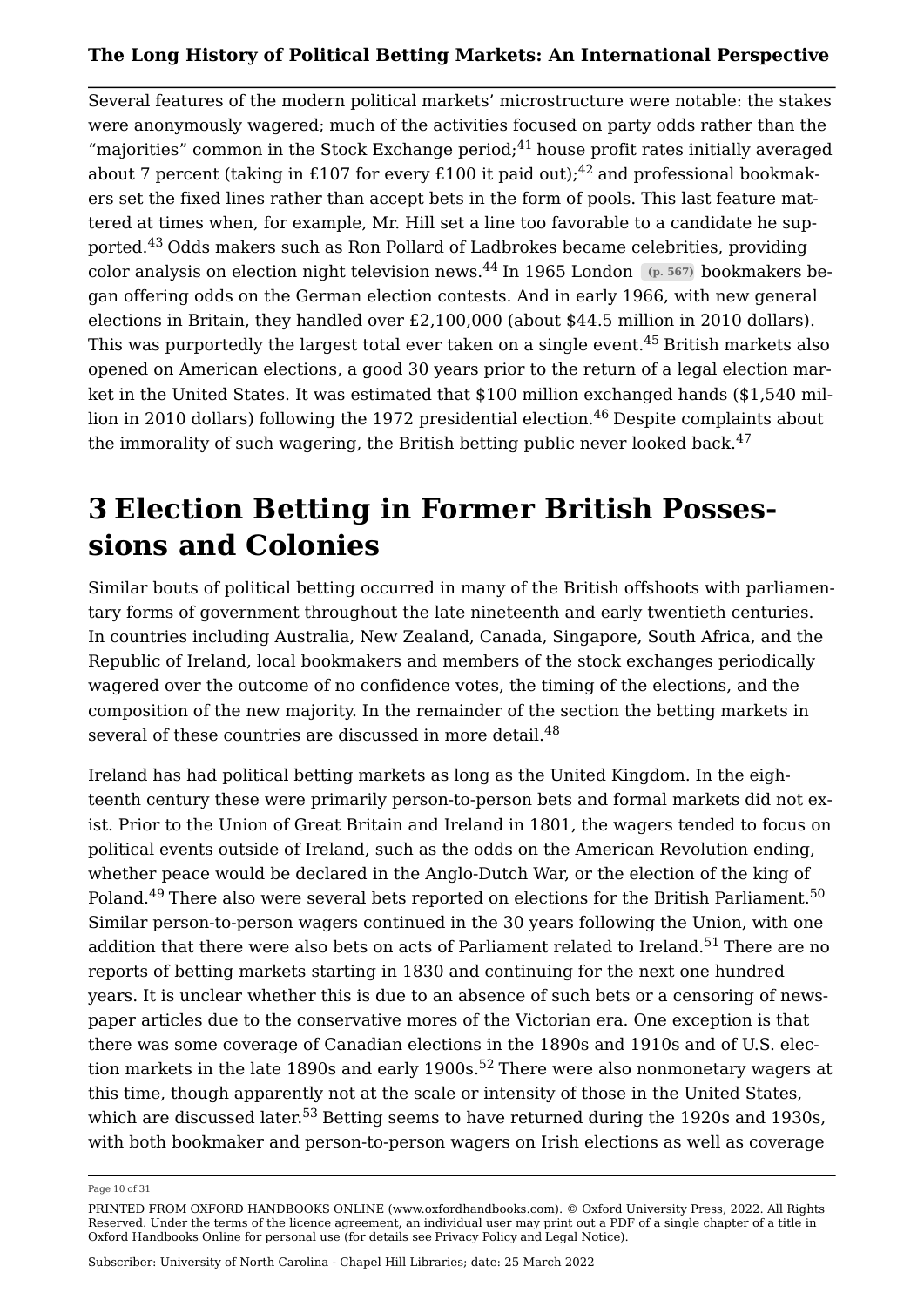<span id="page-10-1"></span><span id="page-10-0"></span>of U.K. parliamentary elections in which insurance companies played a role in setting odds and offering policies.<sup>[54](#page-24-1)</sup> Following the creation of the State of Ireland in 1937, there was some mention of election betting for both the ceremonial president as well as Parliament.[55](#page-24-2) Political bets continued to grow in prominence with one Member of Parliament even serving as a bookmaker.<sup>[56](#page-24-3)</sup> Wagers ( $p. 568$ ) on both domestic and international elections were definitely present at the time of their revival in the United Kingdom in the 1960s.[57](#page-24-4) The markets have continued to grow, up to the present day.

<span id="page-10-7"></span><span id="page-10-6"></span><span id="page-10-5"></span><span id="page-10-4"></span><span id="page-10-3"></span><span id="page-10-2"></span>Election betting in Australia has existed at least since the 1940s (there were also occasional mentions of informal person-to-person betting dating back to before after the establishment of the Commonwealth of Australia in  $1901$ .<sup>[58](#page-24-5)</sup> The greatest activity appeared to be in such major cities as Canberra, Melbourne, and Sydney, where bookmakers as well as sporting clubs posted odds on both state and federal elections.<sup>[59](#page-24-6)</sup> Such betting was reduced, as was newspaper coverage of them, since election wagers were illegal, with fines set by the Federal Electoral Act. $60$  Despite this law, newspaper articles listed bet amounts and broad descriptions of individual bettors (including an unnamed senior cabinet minister).[61](#page-24-8) While most bets involved modest stakes, some bettors in the 1949 federal election had stakes of £4,000 or \$151,000 in 2010 dollars (The 1949 election marked the departure of the Labor Party, which would not return to office for more than 20 years). Election betting odds from other countries also were reported as a means of handicapping their races. There were reports on U.S. presidential betting odds starting in the late 1890s and continuing through the 1940s and also on U.K. parliamentary betting odds dur-ing the late 1940s and early 1950s.<sup>[62](#page-24-9)</sup> This reporting on international odds was common in other commonwealth countries as the discussion below shows.

<span id="page-10-9"></span><span id="page-10-8"></span>Election betting was also prevalent in New Zealand during the late nineteenth and early twentieth centuries. The island's newspapers did not publish the local betting odds—this was apparently illegal—but rather ran frequent admonitions against betting.<sup>[63](#page-24-10)</sup> Freak bets, nonmonetary wagers, were common and considered harmless. There was a celebrated case involving a former New Zealand premier and future chief justice, Robert Stout, where his enemies accused him of corruption for using an agent to buy votes through election bets. That is, the agent agreed to bet with a voter who received the stake if the principal won the race. $64$  The newspapers also reported about election betting in the United States (with odds), the United Kingdom (circa 1910, including bets over when the next election would be called), and Ireland in the 1930s.<sup>[65](#page-25-0)</sup>

<span id="page-10-12"></span><span id="page-10-11"></span><span id="page-10-10"></span>Several English-language newspapers in colonial Africa and Asia carried articles about election odds, chiefly recapping U.S. presidential races based on wire stories from Reuters and United Press International.<sup>[66](#page-25-1)</sup> Singapore presents one of the more interesting cases. Under the period of colonial rule, the English-speaking expatriates used the betting markets to keep track of political events in the Western world. For example, throughout the 1900–1940 period the Singapore *Straits Times* reported odds from Western markets on papal elections, "majorities," the calling of elections in the British Parliament, the first elections in the Republic of Ireland, presidential and state elections in the United States, elections in Canada, and the Saar plebiscite.<sup>[67](#page-25-2)</sup> Newspaper stories continued to be

<span id="page-10-13"></span>Page 11 of 31

PRINTED FROM OXFORD HANDBOOKS ONLINE (www.oxfordhandbooks.com). © Oxford University Press, 2022. All Rights Reserved. Under the terms of the licence agreement, an individual user may print out a PDF of a single chapter of a title in Oxford Handbooks Online for personal use (for details see [Privacy Policy](https://global.oup.com/privacy) and [Legal Notice\)](https://www.oxfordhandbooks.com/page/legal-notice).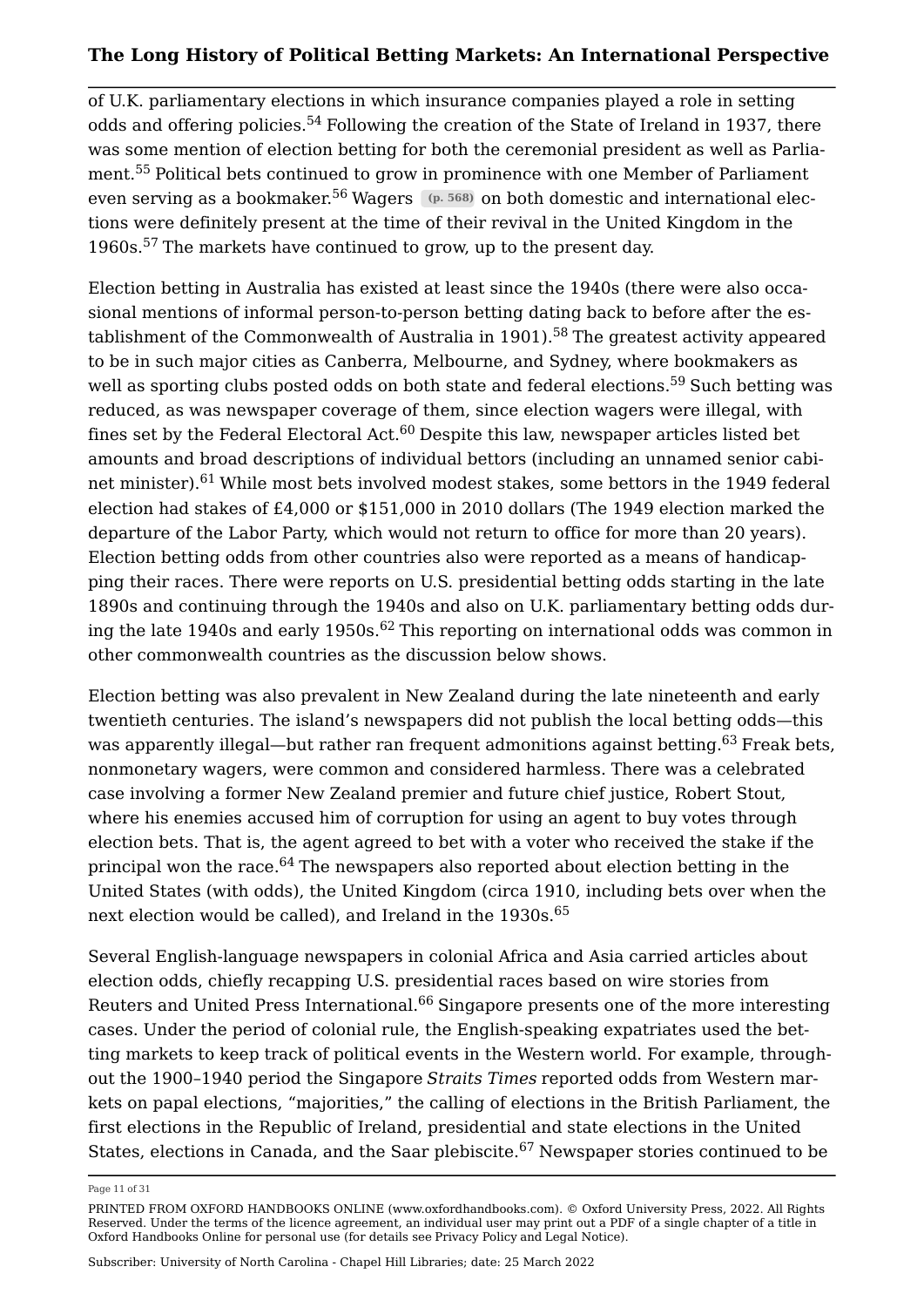<span id="page-11-1"></span><span id="page-11-0"></span>published on the subdued U.K. betting markets during the  $1950s<sup>68</sup>$  $1950s<sup>68</sup>$  $1950s<sup>68</sup>$  Following decolonization (Singapore became self-governing in 1959 and declared independence in 1963), local political betting markets arose that focused on both Singapore and Malaysian elections.[69](#page-25-4) The members of the expatriate Chinese community participated actively in these markets. As was the case in other countries, (p. 569) there remained some social distaste for gambling on politics. Politicians warned that election bets in Malaysia just following independence could "pervert the electoral process and dishonestly influence the results of demo-cratic elections."<sup>[70](#page-25-5)</sup> Such complaints continued through the  $1970s$ .<sup>[71](#page-25-6)</sup>

<span id="page-11-4"></span><span id="page-11-3"></span><span id="page-11-2"></span>In Canada there were many reports of betting over results in both national and local elections during the late nineteenth century. For example, the *Toronto World* had several reports on betting markets covering the 1882 and 1887 parliamentary elections, the 1886 West Quebec provincial election, and the 1885 and 1887 Toronto mayoral elections.<sup>[72](#page-25-7)</sup> There was additional coverage of gambling on many of the parliamentary elections through 1930, with a half a million U.S. dollars bet at Montreal's markets in 1911 alone (\$12 million in 2010 dollars). In addition, there were occasionally active markets on local elections.[73](#page-25-8) While many of the bets were one-shot affairs involving prominent individuals, there were more traditional markets associated with the stock exchanges in Toronto and Montreal.[74](#page-25-9) The *Toronto Star* provided extensive coverage of election betting in the United States, reporting New York City odds right before election day to bring its readers up to date.[75](#page-25-10)

## <span id="page-11-7"></span><span id="page-11-6"></span><span id="page-11-5"></span>4 Election Betting in the United States

In this section we trace the development of American betting markets in the nineteenth through twentieth centuries. A more formal analysis of the forecasting accuracy and fi-nancial efficiency of postbellum markets is described in two companion papers.<sup>[76](#page-25-11)</sup>

## <span id="page-11-8"></span>4.1 Pre-CivilWar

<span id="page-11-11"></span><span id="page-11-10"></span><span id="page-11-9"></span>Betting on political events was commonplace in the United States ever since the early national period.[77](#page-25-12) Advocates of a candidate frequently offered public bets on his behalf as a standard part of the election campaign. This became an expected sign of support, even for races of lesser offices. As an example, William Cooper of Cooperstown, New York, en-joyed the strong betting backing of his friends during his race for Congress in 1796.<sup>[78](#page-25-13)</sup> Political wagering became especially intense during the partisan conflicts of the Jackson-ian era.<sup>[79](#page-26-0)</sup> The practice, with its torch-lit parades, chanting partisans, hard cider, and captive newspapers, fit right into the campaigning spirit of this period, as most press outlets were closely tied to the political machines of either the Democrats or the Whigs. Newspapers were at the heart of much of the early betting activity.[80](#page-26-1) Many of the election betting articles that appeared in the press were boasts or challenges rather than reports of actual wagers transacted. As one instance, "to test the sincerity" of local supporters of Gen. Jackson who "express their entire confidence in the success of their favorite candidate," John Leach issued a slate of a dozen bets in his local newspaper during the 1828

<span id="page-11-12"></span>Page 12 of 31

PRINTED FROM OXFORD HANDBOOKS ONLINE (www.oxfordhandbooks.com). © Oxford University Press, 2022. All Rights Reserved. Under the terms of the licence agreement, an individual user may print out a PDF of a single chapter of a title in Oxford Handbooks Online for personal use (for details see [Privacy Policy](https://global.oup.com/privacy) and [Legal Notice\)](https://www.oxfordhandbooks.com/page/legal-notice).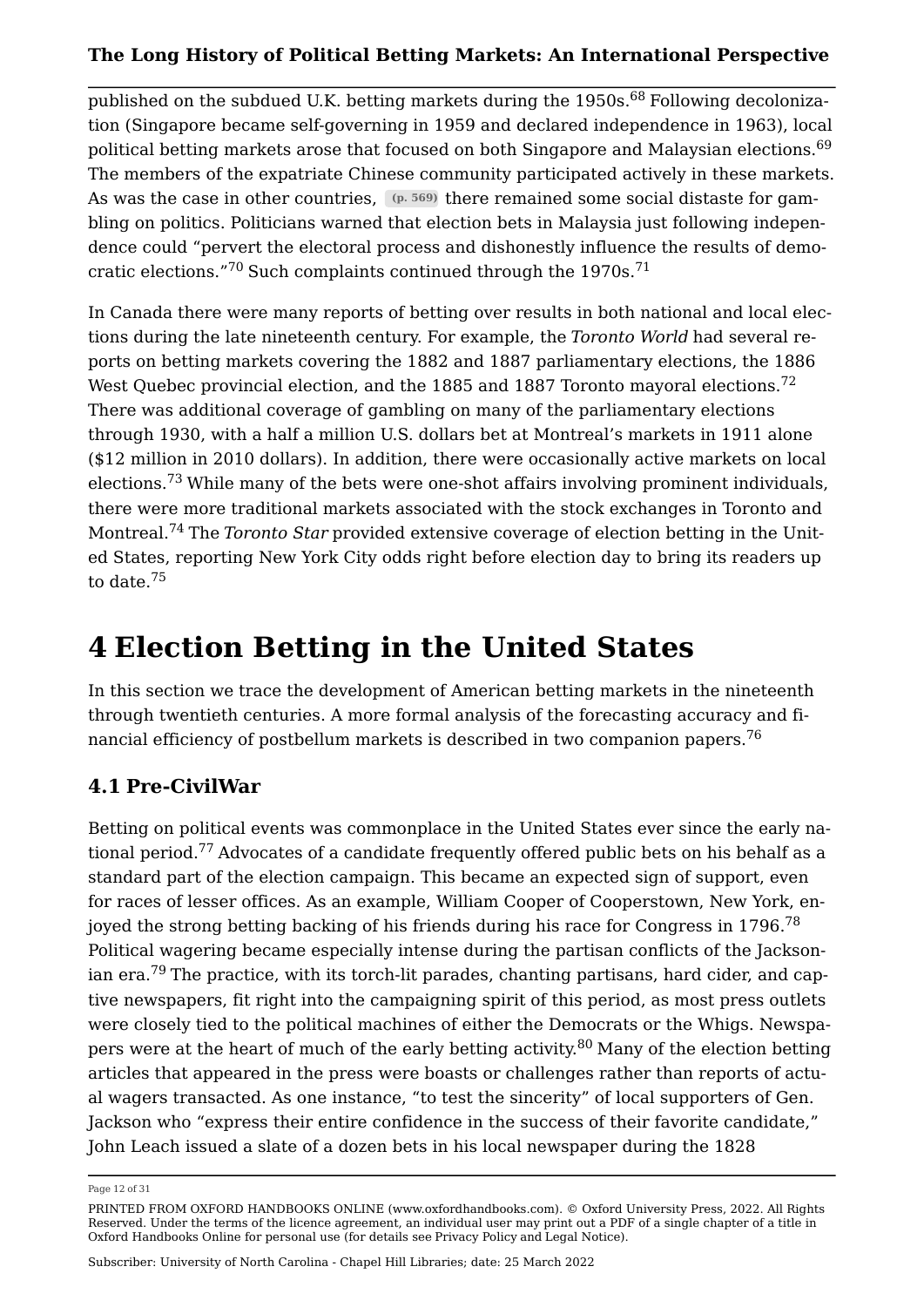<span id="page-12-1"></span><span id="page-12-0"></span>contest.<sup>[81](#page-26-2)</sup> The *Albany Argus*, voice of the New York regency, published  $(p. 570)$  its own list of challenges in 1832 and 1836.<sup>[82](#page-26-3)</sup> Similar advertisements to wager appear during most other major elections of the period.<sup>[83](#page-26-4)</sup>

<span id="page-12-2"></span>We know that it was not all bluster; real money was wagered. For example, archival records show that in late October 1832 John Nevitt of Natchez, Mississippi, placed a \$960 bet on Andrew Jackson's reelection. This sum was worth the equivalent of \$25,000 in 2010 dollars and was more than double what Nevitt annually paid the manager of his Clermont plantation.[84](#page-26-5)

<span id="page-12-6"></span><span id="page-12-5"></span><span id="page-12-4"></span><span id="page-12-3"></span>Such big-stakes wagering was not limited to private citizens. Politicians were often involved. In 1816 future president James Buchanan lost three tracts of land in northwest Pennsylvania on an election wager. (Oil was later discovered under these lands.)<sup>[85](#page-26-6)</sup> As candidate for governor of New York in 1828, future president Martin Van Buren wrote to a follow politico: "Bet on Kentucky, Indiana and Illinois jointly if you can, or any two of them; don't forget to bet all you can."[86](#page-26-7) Battles between the Jackson forces and the "Bankites" raged during the 1832 contest. $87$  And in 1834 Van Buren's son, John, and friend, Jesse Hoyt, recorded making over one hundred election bets, amounting to \$12,000 to \$15,000 (\$315,000-\$394,000 in 2010 money). At this time John Van Buren was New York attorney general and Martin Van Buren was the nation's vice president.<sup>[88](#page-27-0)</sup> As another indication of the involvement of elected officials, the Washington D.C. correspondent for the *North American* reported in early 1840: "Some heavy bets were made be-tween members of the House, to-day, on the approaching Presidential Election."<sup>[89](#page-27-1)</sup> Election betting in 1840 was carried on as never before.<sup>[90](#page-27-2)</sup> The 1844 contest between Henry Clay and James K. Polk witnessed an even greater flurry of betting.<sup>[91](#page-27-3)</sup> Press reports indicate that more than \$6 million (\$180 million in 2010 dollars) changed hands in New York in the 1844 contest between Clay and Polk.<sup>[92](#page-27-4)</sup>

<span id="page-12-11"></span><span id="page-12-10"></span><span id="page-12-9"></span><span id="page-12-8"></span><span id="page-12-7"></span>A debate over the information value of polls versus betting odds arose during the antebellum era. The 1824 election was an open race, with no party nomination process, several potential candidates, and more democratic electorate. Politicians and journalists were eager to gauge support for leading candidates, including John Quincy Adams, Henry Clay, and Andrew Jackson, among others. They explored different measures, such as the number of endorsements, favorable editorials, and toasts at Fourth of July celebrations. Using the magnitude and direction of betting on elections was also explicitly considered. But such wagering was judged immoral and too closely tied to electioneering propaganda to be a reliable source of information. Instead conducting and reporting on (unscientific) straw polls of potential votes became common.  $93$ 

<span id="page-12-12"></span>Page 13 of 31

PRINTED FROM OXFORD HANDBOOKS ONLINE (www.oxfordhandbooks.com). © Oxford University Press, 2022. All Rights Reserved. Under the terms of the licence agreement, an individual user may print out a PDF of a single chapter of a title in Oxford Handbooks Online for personal use (for details see [Privacy Policy](https://global.oup.com/privacy) and [Legal Notice\)](https://www.oxfordhandbooks.com/page/legal-notice).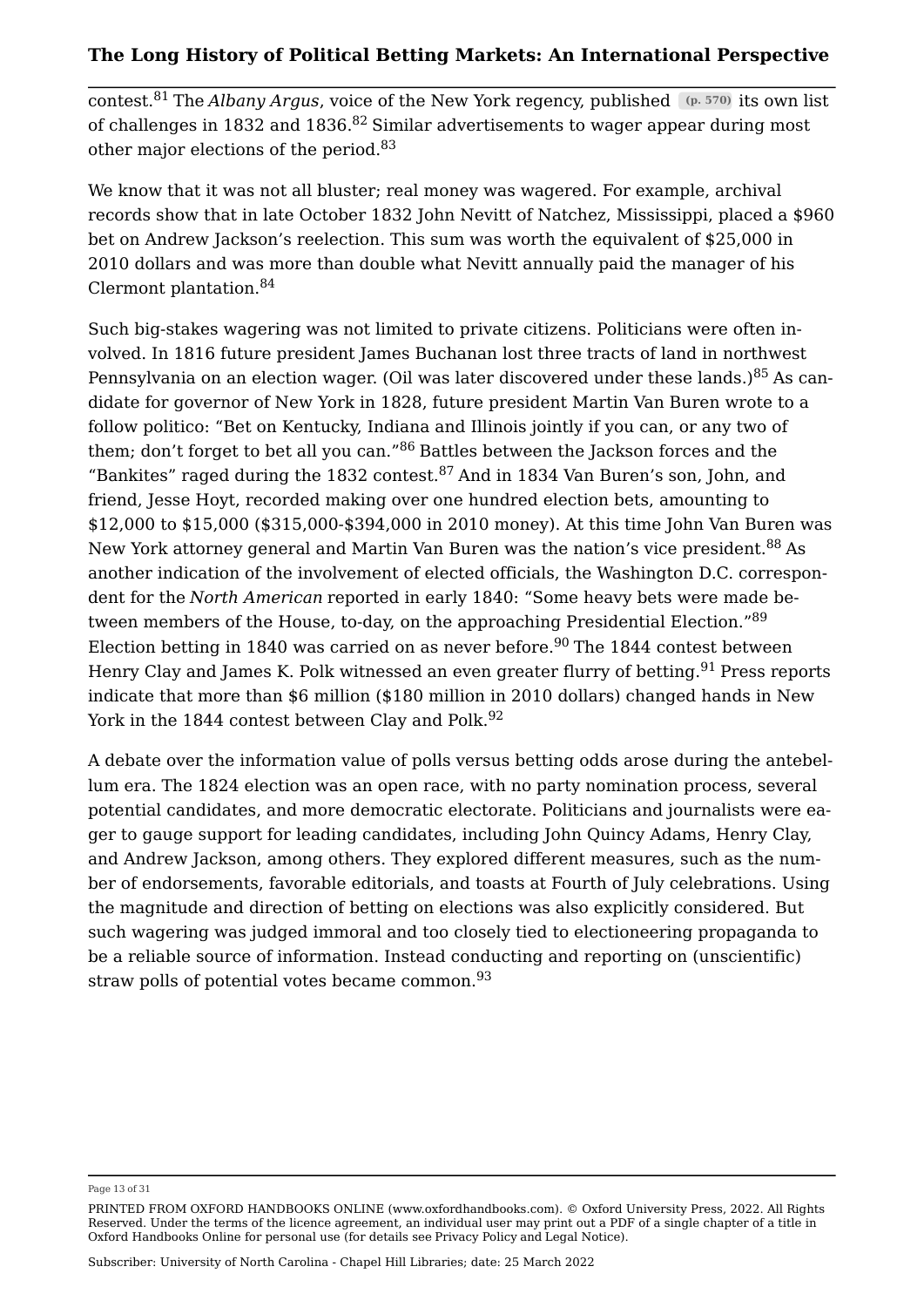## 4.2 The Ebb and Flow of Election Betting in the Pre-Civil War Period

<span id="page-13-0"></span>

*Figure 29.1* Cumulative distribution of articles on election betting, 1800–1860

To provide a better sense of the ebb and flow of election betting in the antebellum period, we surveyed the historical newspapers and periodicals available in the leading online sources—African American newspapers of the nineteenth century, the  $(p. 571)$  Cengage-Gale nineteenth-century U.S. newspapers, PaperofRecord.com, the Proquest American Periodical Survey and Historical Newspapers, and the Readex Early American Newspapers —for relevant articles over the 1800 to 1860 period. Our tabulation excluded articles concerning legislative action to outlaw election betting as well as those discussing nonfinancial bets and included roughly 150 articles. The cumulative distribution of this sample is displayed in figure [29.1](#page-13-0). The sample contains a small number of articles in the first decade of the nineteenth century, but observations drop off during the so-called Era of Good Feelings (1815–1823) period. The number of articles picks up in the mid-1820s with the beginning of the Jacksonian movement and Whig reaction. The peak of activity occurs in 1840 and 1844 and then falls off again. Activity falls in the 1850s before rising during the 1860 election season.<sup>[94](#page-27-6)</sup>

<span id="page-13-3"></span><span id="page-13-2"></span><span id="page-13-1"></span>Wagering on elections became highly controversial. In 1840 Van Buren supporters charged that British gold was being invested in "bragging bets" and "buying votes" in favor of Harrison.[95](#page-27-7) In turn, in the aftermath of the 1844 contest, the Whigs protested that a combination of gamblers favoring Polk had committed voting fraud using the winnings from election bets to defray their expenses.<sup>[96](#page-27-8)</sup> New York governor Silas Wright complained vigorously in his 1845 message to the state legislature of "the extensive and rapidly increasing practice of betting upon elections, and the interested and selfish, and corrupting tendencies which it exerts upon the election itself." Wright urged the legislature to make election betting a criminal offense. $97$  The evangelical reform movements associated with the Second Great Awakening also preached long and hard against election betting.[98](#page-28-0) And the Illinois Supreme Court did invalidate one bet as "against public policy and the best interests of the whole country."<sup>[99](#page-28-1)</sup> Election betting was commonly considered a form of vote buying.[100](#page-28-2)

<span id="page-13-8"></span><span id="page-13-7"></span><span id="page-13-6"></span><span id="page-13-5"></span><span id="page-13-4"></span>(p. 572) With the collapse of the Second Party system and the ongoing Democratic-Whig rivalry, election betting appears to have slowed.<sup>[101](#page-28-3)</sup> We can only speculate why. By the late

Page 14 of 31

PRINTED FROM OXFORD HANDBOOKS ONLINE (www.oxfordhandbooks.com). © Oxford University Press, 2022. All Rights Reserved. Under the terms of the licence agreement, an individual user may print out a PDF of a single chapter of a title in Oxford Handbooks Online for personal use (for details see [Privacy Policy](https://global.oup.com/privacy) and [Legal Notice\)](https://www.oxfordhandbooks.com/page/legal-notice).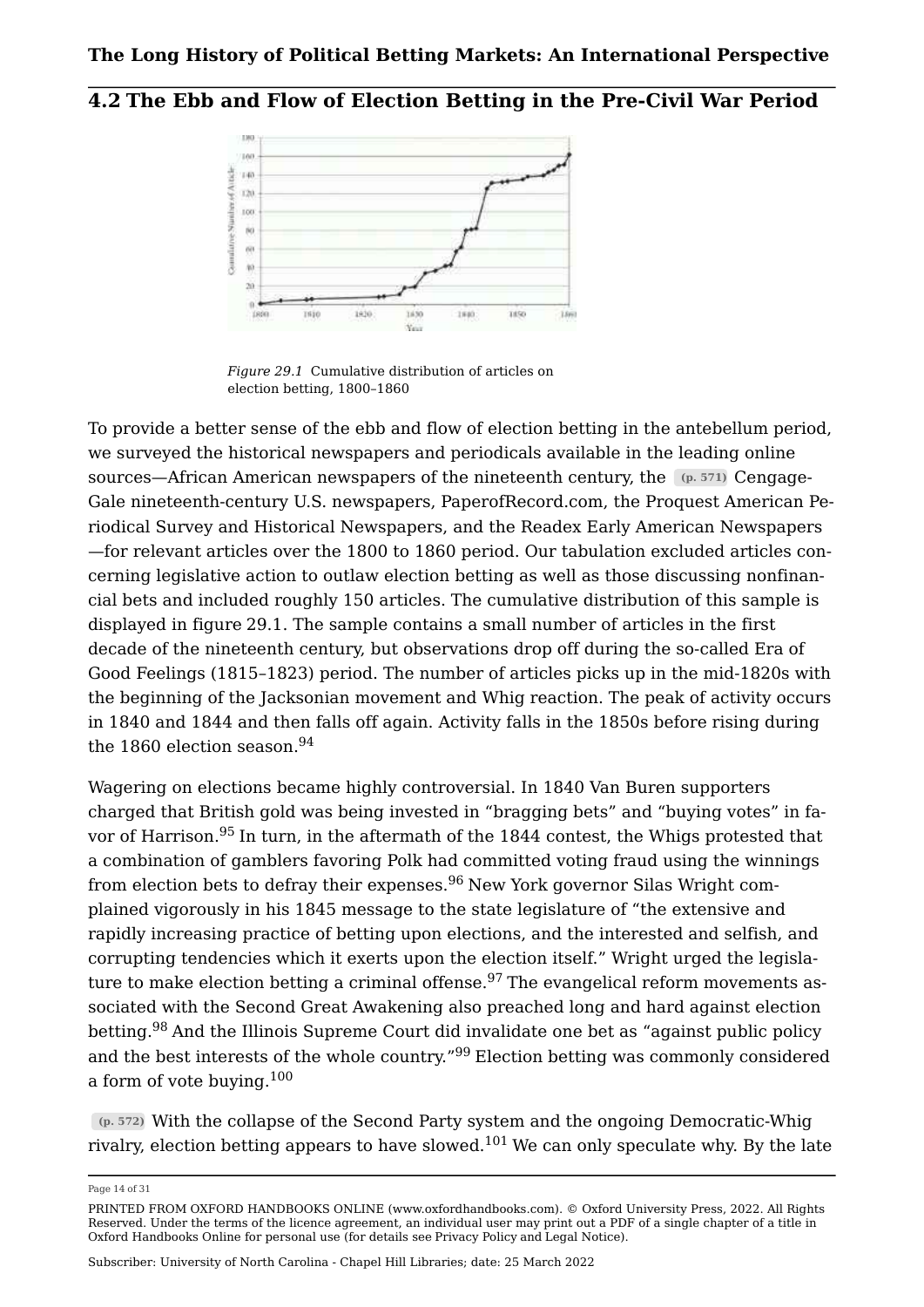1840s a large number of states had made election betting illegal. The reorientation of the parties and the development of intense sectional conflicts may have reduced the sphere of personal contact leading to wagering as well as trust that the losing stake would actually be paid. Political wagering did not disappear, however, as the career of Abraham Lincoln makes clear. In 1857 his law firm handled a case involving a bet over the 1856 presidential election.[102](#page-28-4) During the 1864 election Lincoln also apparently employed agents to entice Democrats in swing states into wagering on the election in order to disqualify their votes come election day.[103](#page-28-5)

<span id="page-14-2"></span><span id="page-14-1"></span><span id="page-14-0"></span>Much of the activity in the period surrounding the Civil War took the form of public challenges for propaganda purposes. In 1864 August Belmont, a wealthy New York Democrat and representative of the Rothschilds' interests in America, boasted that he would "bet heavily" on George B. McClellan being elected president. Belmont's terms, however, represented a conditional wager, stating that a victory for Lincoln's former general would bring peace while Lincoln's reelection would result in continued war and eventual dis-union.<sup>[104](#page-28-6)</sup> Other proposals were offered for bragging rights and were not serious wagers. An extreme example of this purportedly occurred in 1868 when New York drugstore owner H. T. Helmbold offered to bet \$1 million cash at even odds to take the Democratic side on a slate of election propositions. J. Kinsey Taylor of Philadelphia, meanwhile, offered to take the Republican side headed by Ulysses S. Grant.<sup>[105](#page-28-7)</sup> It is unclear whether both sides actually staked this wager. Such even-money boasts do not provide a meaningful set of odds concerning which candidate would win the election. But markets generating such odds would soon come.

## <span id="page-14-3"></span>4.3 Post-Civil War Wall Street Betting Market

Election betting involving real financial stakes occurred in almost every city, but increasingly over the postbellum period such wagering became organized in markets centralized in New York City. In the late 1860s and early 1870s activity was focused in pool halls such as Johnson's and Morrissey's. Betting in this period took the recently developed parimutuel form. That is, participants would buy fixed-dollar shares in the final pot and the odds would be determined at the end of all betting (a candidate's final odds of winning were determined by the proportion of the total bet volume wagered on him). The New York dailies reported substantial activity in the national and state contests of the 1870s, but the form of betting made the odds difficult to translate into subjective probabilities. In addition, problems arose with the 1876 Rutherford B. Hayes-Samuel J. Tilden presidential contest. This election was essentially a draw, with the political parties charging each other with fraudulently manufacturing votes. The House of Representative eventually decided this highly contested election. The acrimony spilled over into the betting market, where \$4 million was wagered (\$84 million in 2010 terms).<sup>[106](#page-28-8)</sup> John Morrissey, the leading New York pool seller and an active (p. 573) Democrat, opted to cancel the pools, returning the stakes minus his commission. This solution left many unsatisfied, a situation contributing to the push during the next session of the New York legislature to outlaw pool selling.

<span id="page-14-4"></span>Page 15 of 31

PRINTED FROM OXFORD HANDBOOKS ONLINE (www.oxfordhandbooks.com). © Oxford University Press, 2022. All Rights Reserved. Under the terms of the licence agreement, an individual user may print out a PDF of a single chapter of a title in Oxford Handbooks Online for personal use (for details see [Privacy Policy](https://global.oup.com/privacy) and [Legal Notice\)](https://www.oxfordhandbooks.com/page/legal-notice).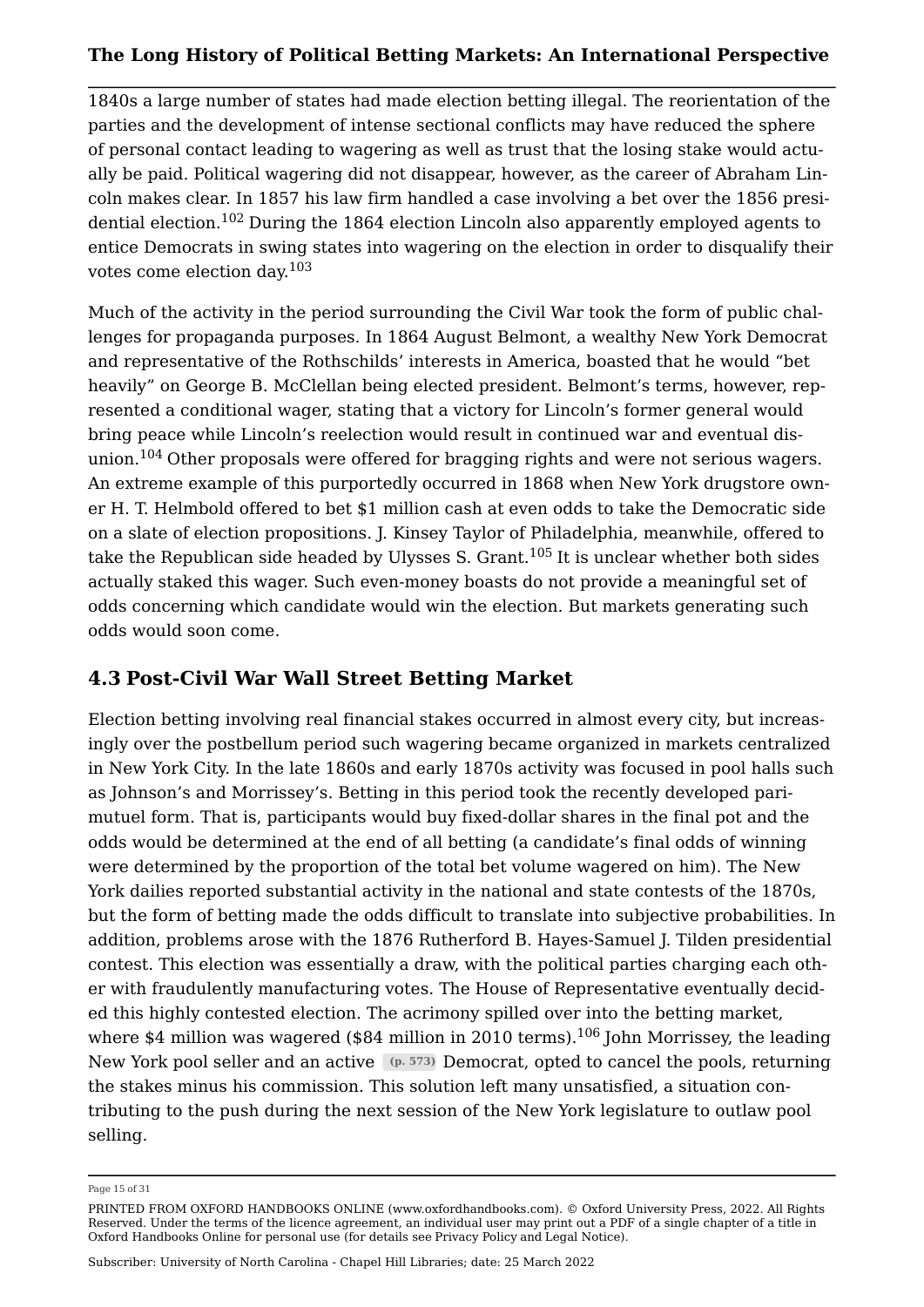After a brief lull in the late 1870s and early 1880s, election betting revived in the mid-1880s and began to flourish in the 1890s. Activity moved out of pool rooms and onto the Curb Exchange in the financial district and to the major Broadway hotels. The politically connected hotels included the Republican-oriented Fifth Avenue Hotel and the neighboring Democratic/Tammany-oriented Hoffman House.[107](#page-28-9) The Metropol and Waldorf Astoria also were locations for betting on elections. The leading bet commissioner, or stakeholder, in the public eye was Charles Mahoney, who held sway at the Hoffman House until 1910.<sup>[108](#page-28-10)</sup> Over most of this period the standard betting and commission structure was for the betting commissioner to hold the stakes of both parties and charge a 5 percent commission on the winnings. If the commissioner trusted the creditworthiness of the bettors, it was not necessary to actually place the stakes, and instead the signed memorandum or letter of obligation sufficed.[109](#page-28-11)

<span id="page-15-2"></span>Figure [29.2](#page-15-0) graphs the cumulative number of articles returned from online searches for"electionbet"inthe *NewYork Times* from 1851 to 1950 and the *Washington Post* from 1880 to 1950. It is clear from this figure that the heyday of election betting extended from the 1890s through the mid-1910s.<sup>[110](#page-28-12)</sup> During the late 1890s and early 1900s the names and four-figure stakes of bettors filled the pages of New York's daily newspapers.

<span id="page-15-4"></span><span id="page-15-3"></span><span id="page-15-1"></span><span id="page-15-0"></span>

*Figure 29.2* Cumulative "Election Bet" articles in the *New York Times and Washington Post*, 1851–1950

The environment for election bets became less favorable starting around 1910. The key developments were changes in tax laws, New York state antigambling legislation, and public attitudes toward organized financial markets. The Hart-Agnew Act outlawing professional bookmaking that employed written bets was passed by the New York (p. 574) legislature in 1908 (and was extended to cover oral bets in 1910). The prohibition was directed primarily against horse racing and the Tammany-linked Metropolitan Turf Association, but the law's passage also reduced betting on elections for several years.

In 1912 the New York Curb Association publicly reminded its members that placing bets was contrary to New York laws. "Any member found betting, placing bets, or reporting alleged bets to the press will be charged with action detrimental to the interest of the association, which may lead to his suspension."[111](#page-29-0) The betting commissioners in the financial district initially responded by revising their contract form—creating a memorandum be

<span id="page-15-5"></span>Page 16 of 31

PRINTED FROM OXFORD HANDBOOKS ONLINE (www.oxfordhandbooks.com). © Oxford University Press, 2022. All Rights Reserved. Under the terms of the licence agreement, an individual user may print out a PDF of a single chapter of a title in Oxford Handbooks Online for personal use (for details see [Privacy Policy](https://global.oup.com/privacy) and [Legal Notice\)](https://www.oxfordhandbooks.com/page/legal-notice).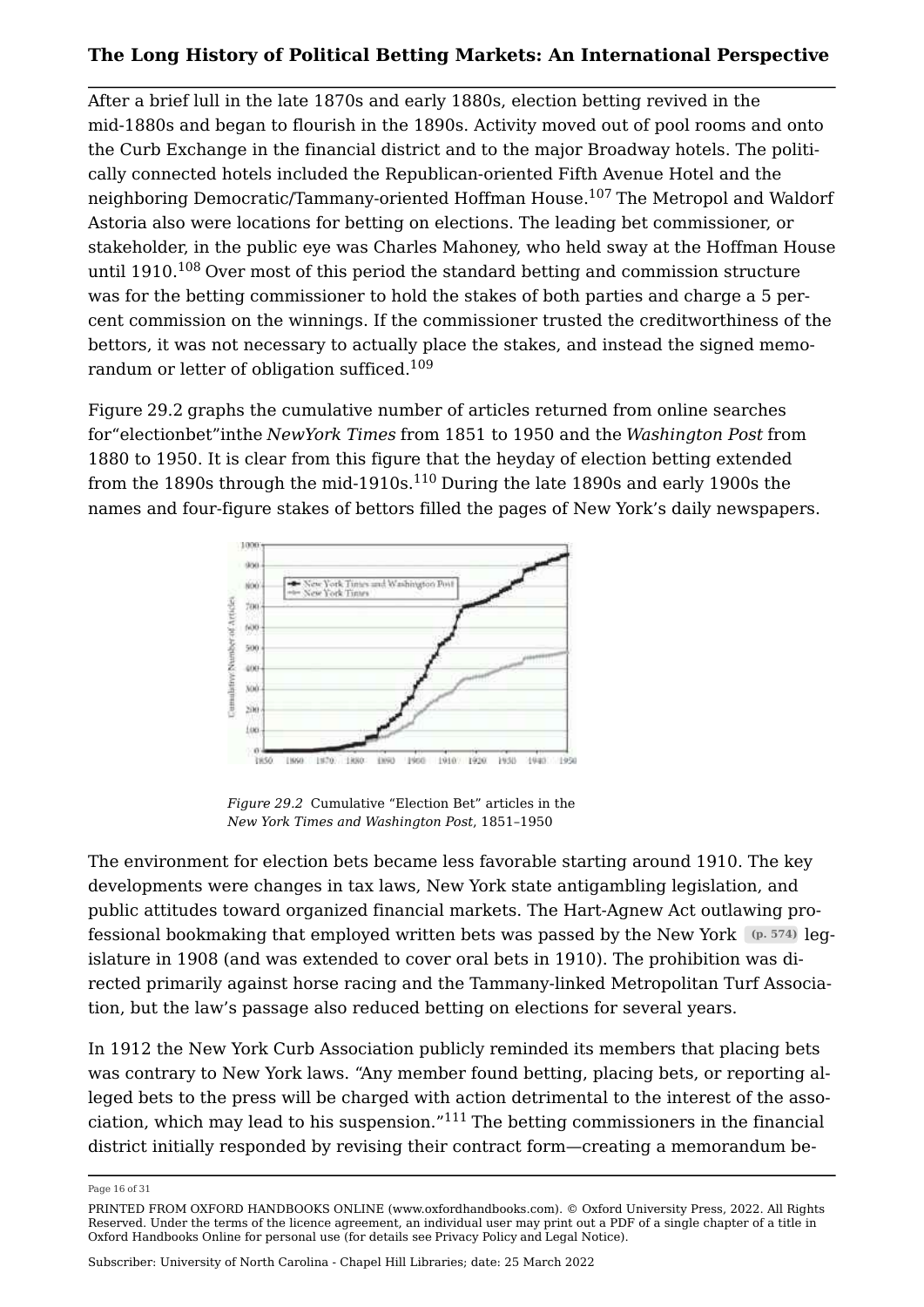<span id="page-16-0"></span>tween "friends" to transfer money conditional on the election outcome—and by raising the commission rates to reflect their increased legal exposure. There was some talk of moving operations to New Jersey, and many commissioners reduced or stopped keeping book.[112](#page-29-1) When the heat was reduced after a few years, election betting revived. Ironically, in the 1916 contest between President Woodrow Wilson and Charles Evans Hughes, who as New York governor had signed the Hart-Agnew act into law, election betting on Wall Street reached its peak: \$10 million (or \$205 million in 2010 dollars) was wagered on the national election.

By the late 1910s newspapers more commonly published stories centering on bet commissioners and bucket shops within the financial district. (Bucketing was the practice of a broker accepting an order to buy a stock without actually executing it. The broker was essentially betting with the client about the changes in the stock's price, a bet catered to low-stakes investors.) In the early 1920s three so-called brokerages dominated election betting in the Wall Street financial district: W. L. Darnell & Co., 44 Broad Street; J. S. Fried & Co., 20 Broad Street; and G. B. de Chadenedes & Co., also of 20 Broad Street.<sup>[113](#page-29-2)</sup> Other prominent New York bookmakers of the period included John Doyle, owner of a Broadway billiard academy, who principally handled wagers on sporting events, such as prize fights and the World Series, and Fred Schumm, a politically connected café owner in Brooklyn, who dealt in both election and sports bets.

<span id="page-16-1"></span>The organized financial markets continued to attempt to limit involvement of their members. For example, in May 1924 both the New York Stock Exchange and the Curb Market passed rules/resolutions against election gambling. The exchanges liked to distinguish between their risk-sharing and risk-taking functions, which were deemed socially productive, and gambling on sporting events, such as horse races or prize fights, which were viewed as zero-sum entertainment activities with outcomes that did not affect the broader world. But unlike with sporting events, betting on elections potentially belonged in the risk-insurance category, and the information it provided had real-world value. One could readily imagine a risk averse owner of an investment project betting for a candidate unfavorable to the project in order to hedge against a "bad" election outcome. However, in practice it appears that bets were partisan in the sense that bettors took the side of their preferred candidates. Reflecting their growing marginalization, election bets became anonymous. In contrast to the earlier period, newspapers in the 1920s and 1930s no longer reported the names of those making wagers. Instead, bets were reported to involve six-figure amounts advanced by unnamed leaders in the business or entertainment worlds. (p. 575)

## 4.4 Demise of the Wall Street Election Betting Markets

The formal political betting markets appear to have largely disappeared by 1944, though informal bets continued to take place right up to the current period of Internet-based markets. There are several explanations for the demise of the Wall Street markets: (1) the rise of scientific polling, (2) the passing of several of the leading election betting commissioners, (3) the active suppression of the New York illegal gambling scene, (4) the con

Page 17 of 31

PRINTED FROM OXFORD HANDBOOKS ONLINE (www.oxfordhandbooks.com). © Oxford University Press, 2022. All Rights Reserved. Under the terms of the licence agreement, an individual user may print out a PDF of a single chapter of a title in Oxford Handbooks Online for personal use (for details see [Privacy Policy](https://global.oup.com/privacy) and [Legal Notice\)](https://www.oxfordhandbooks.com/page/legal-notice).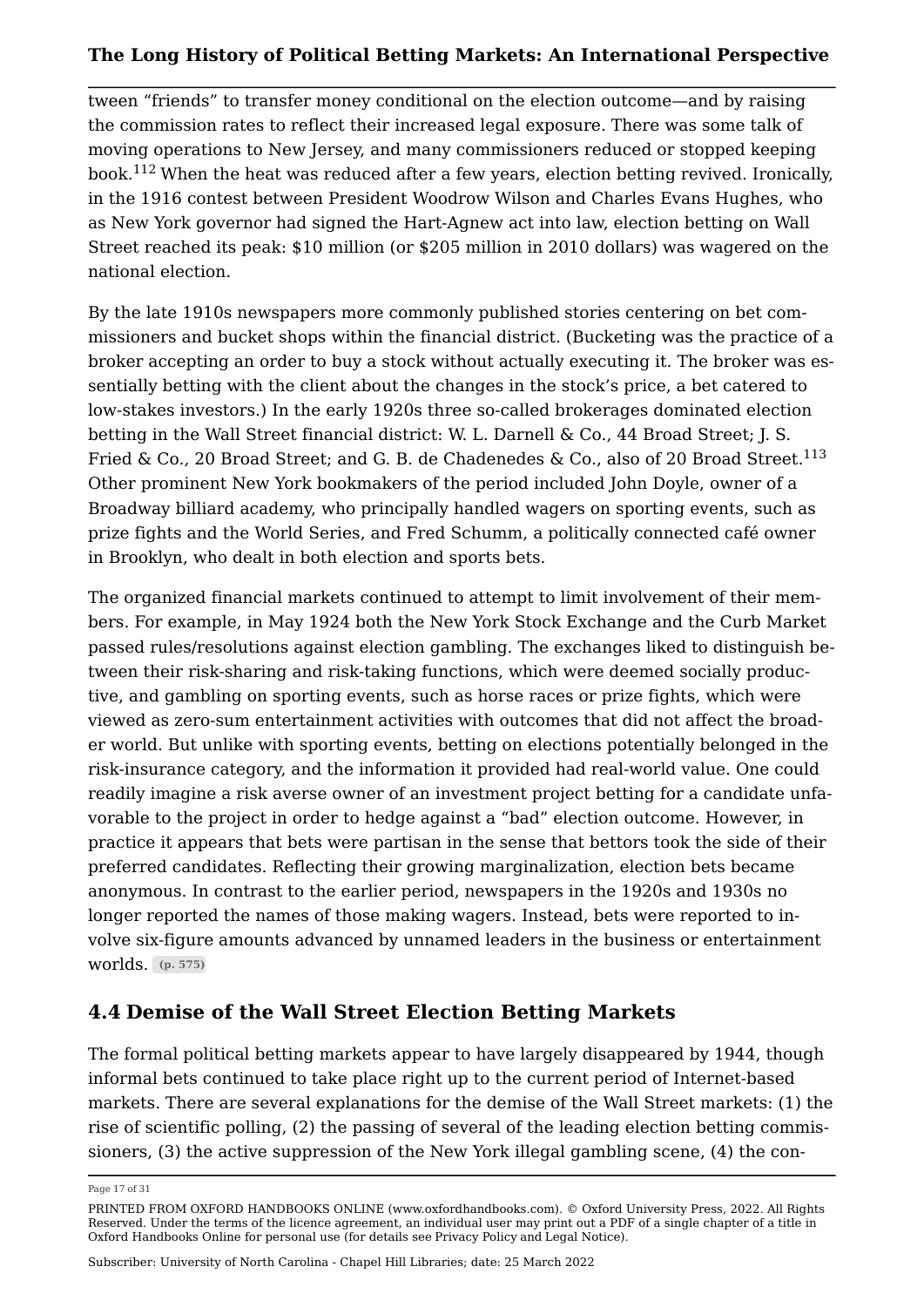traction, during the early 1940s, of key sources of betting dollars, and (5) the legalization of horse race betting.

<span id="page-17-1"></span>The press attention devoted to the Wall Street betting odds was due in part to the absence of creditable alternatives. In the early years of the twentieth century the only other information available concerning future election outcomes came from the results from early-season barometer contests (such as the mid-September contest in Maine), overtly partisan canvasses, and unrepresentative straw polls.<sup>[114](#page-29-3)</sup> Over the 1894–1918 period the *New York Herald* published the results of its massive straw polls in the weeks leading up to election day. In November 1916, for example, it reported its tabulations of nearly onequarter of a million straw ballots collected from across the country.[115](#page-29-4) In the 1920s and 1930s *Literary Digest* issued the best-known nonrepresentative poll based on mass-mailing postcard ballots to millions of names listed in telephone directories and automobile registries. After predicting every presidential elections correctly from 1916 to 1932, the *Digest* famously called the 1936 contest for Alfred Landon, the Republican candidate, in the election that Franklin Roosevelt won by the largest Electoral College landslide ever.

<span id="page-17-2"></span>The early polls based on scientific samples correctly predicted Roosevelt's victory. George Gallup, who had left academia and the advertising industry and in 1935 formed the Amer-ican Institute of Public Opinion, was often credited with a singular gift of prophesy.<sup>[116](#page-29-5)</sup> However, the polls of the other pioneers of public opinion research, including Elmo Roper, who began the Fortune Survey in 1935, and Archibald Crossley, also called the 1936 race correctly (as did the Wall Street betting odds). The numbers from scientific polls were available on a relatively frequent basis and were not subject to the moral objections against election betting. Newspapers, including the *Washington Post*, began to subscribe to the Gallup polling service and to tout its weekly results in its pages. At the same time, the paper reduced its coverage of betting markets. Such trends are displayed in figure [29.3](#page-17-0), which reports the cumulative number of articles published in presidential election years in the *New York Times* and *Washington Post* returned from an online search of selected "poll" and "election betting" terms from 1916 to 1944.

<span id="page-17-3"></span><span id="page-17-0"></span>

*Figure 29.3* Cumulative number of articles returned from selected "Poll" and "Election Betting" search terms, 1916–1948

Page 18 of 31

PRINTED FROM OXFORD HANDBOOKS ONLINE (www.oxfordhandbooks.com). © Oxford University Press, 2022. All Rights Reserved. Under the terms of the licence agreement, an individual user may print out a PDF of a single chapter of a title in Oxford Handbooks Online for personal use (for details see [Privacy Policy](https://global.oup.com/privacy) and [Legal Notice\)](https://www.oxfordhandbooks.com/page/legal-notice).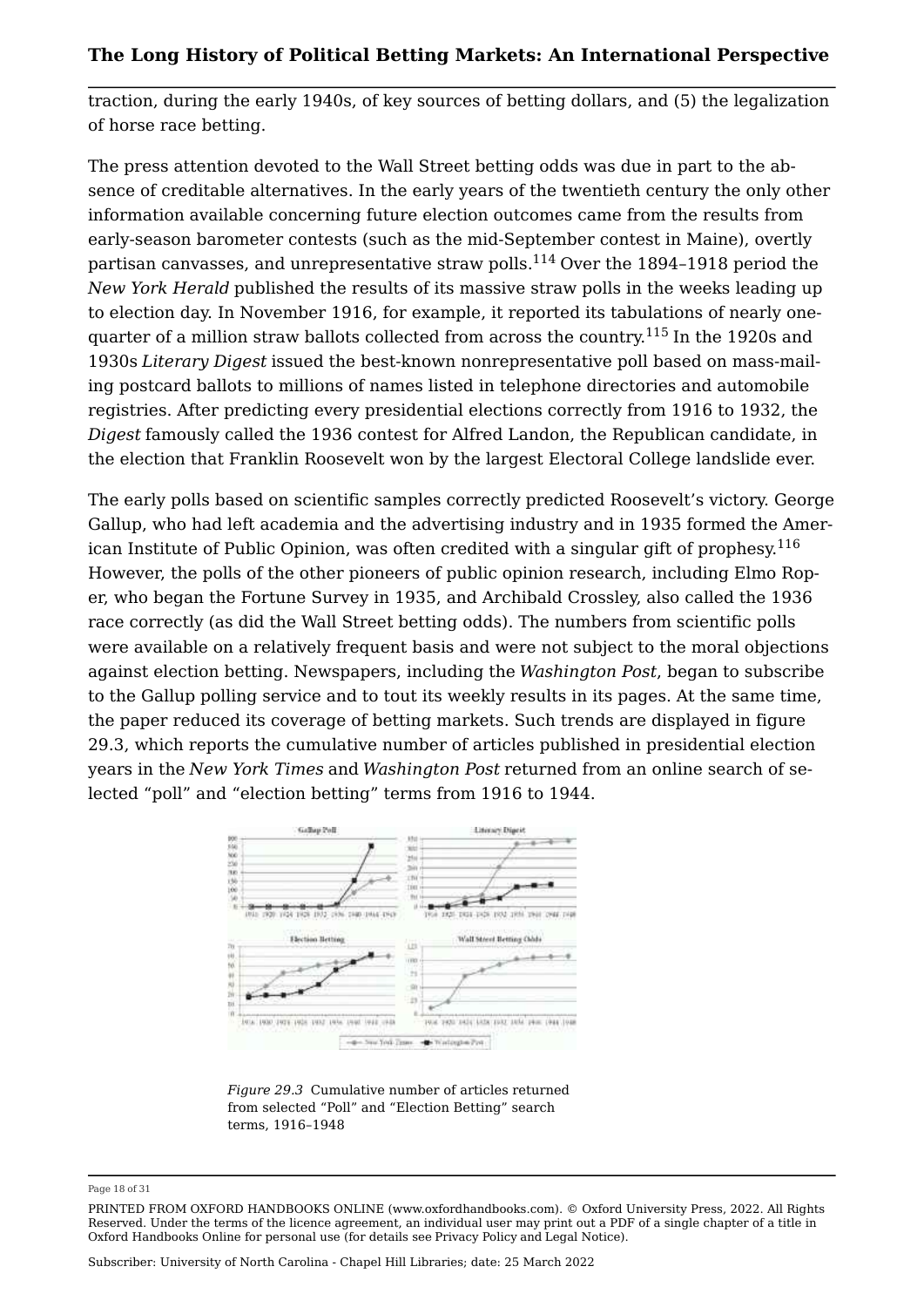<span id="page-18-1"></span><span id="page-18-0"></span>Other factors also contributed to the demise of the Wall Street betting market. Several of the preeminent betting commissioners active in election wagering left the trade either due to death by natural causes (John Doyle) or to gang-land slayings (Sam Boston).<sup>[117](#page-29-6)</sup> New York mayor Fiorello La Guardia's general crackdown on illegal gambling, including "raids on brokers' offices," also made it "difficult to find betting commissioners in the fi-nancial district" by 1944.<sup>[118](#page-29-7)</sup> Tammany Hall, which had often taken the Democratic side of wagers during the heyday of New York election betting, also fell on hard times. (p. 576) La Guardia's repeated reelection as mayor cut off much of Tammany's patronage, driving the organization to declare bankruptcy in 1943. In addition, wartime taxes were purportedly crimping the pockets on Wall Street.<sup>[119](#page-29-8)</sup> A final factor was the legalization of horse race betting in New York in 1939. The possibility of betting several times each day at the track, rather than once or twice a year on elections, siphoned the dollars of bettors and bookmakers.

## <span id="page-18-2"></span>5 Conclusion

Election betting has a long history that is often characterized by higher stakes and greater emotion than what is exhibited in the Internet markets of today. Wagering was such a central cultural feature of the premodern era that even those who lacked the money to place a wager got involved. In the United States during the eighteenth and nineteenth centuries, nonfinancial bets—where losers had to roll peanuts with a toothpick down a street, climb up a greased pole, shave their hair or make other public gestures— were wildly popular. In 1900 at least half a million such "freak bets" were made.<sup>[120](#page-29-9)</sup> Although it is sometimes claimed that political betting markets are a recent invention, our research shows that clearly they are not. Rather it is the absence of such markets during the mid and late twentieth century which is the exception. (p. 577)

<span id="page-18-3"></span>A further comparison of the experience in different countries during this period may shed light on the factors that promoted or suppressed betting markets. For example, one could look at variations in terms of when scientific polls were introduced in different countries to see if this was a key factor in the displacement of the markets. An alternative approach would be to explain why the Internet was needed to spawn modern markets in the United States, whereas far more low-tech markets emerged a quarter century earlier in Britain. Finally, study of the rapid creation of political betting markets in previously colonized countries such as Singapore might uncover evidence of the role played by social norms inherited from the period of British rule. By gaining a better understanding of the historical dynamics of political betting markets we can begin to analyze how current developments are likely to shape and alter their current incarnations.

We are confident that future research will build on this chapter in terms of both depth (greater precision on the genesis of the markets described here) and breadth (adding discussion of other countries). One reason is technological. This work has benefited from the relatively new creation of online newspaper archives that contain coverage of historical political betting markets. As more newspaper corpora become available, a more refined

Page 19 of 31

PRINTED FROM OXFORD HANDBOOKS ONLINE (www.oxfordhandbooks.com). © Oxford University Press, 2022. All Rights Reserved. Under the terms of the licence agreement, an individual user may print out a PDF of a single chapter of a title in Oxford Handbooks Online for personal use (for details see [Privacy Policy](https://global.oup.com/privacy) and [Legal Notice\)](https://www.oxfordhandbooks.com/page/legal-notice).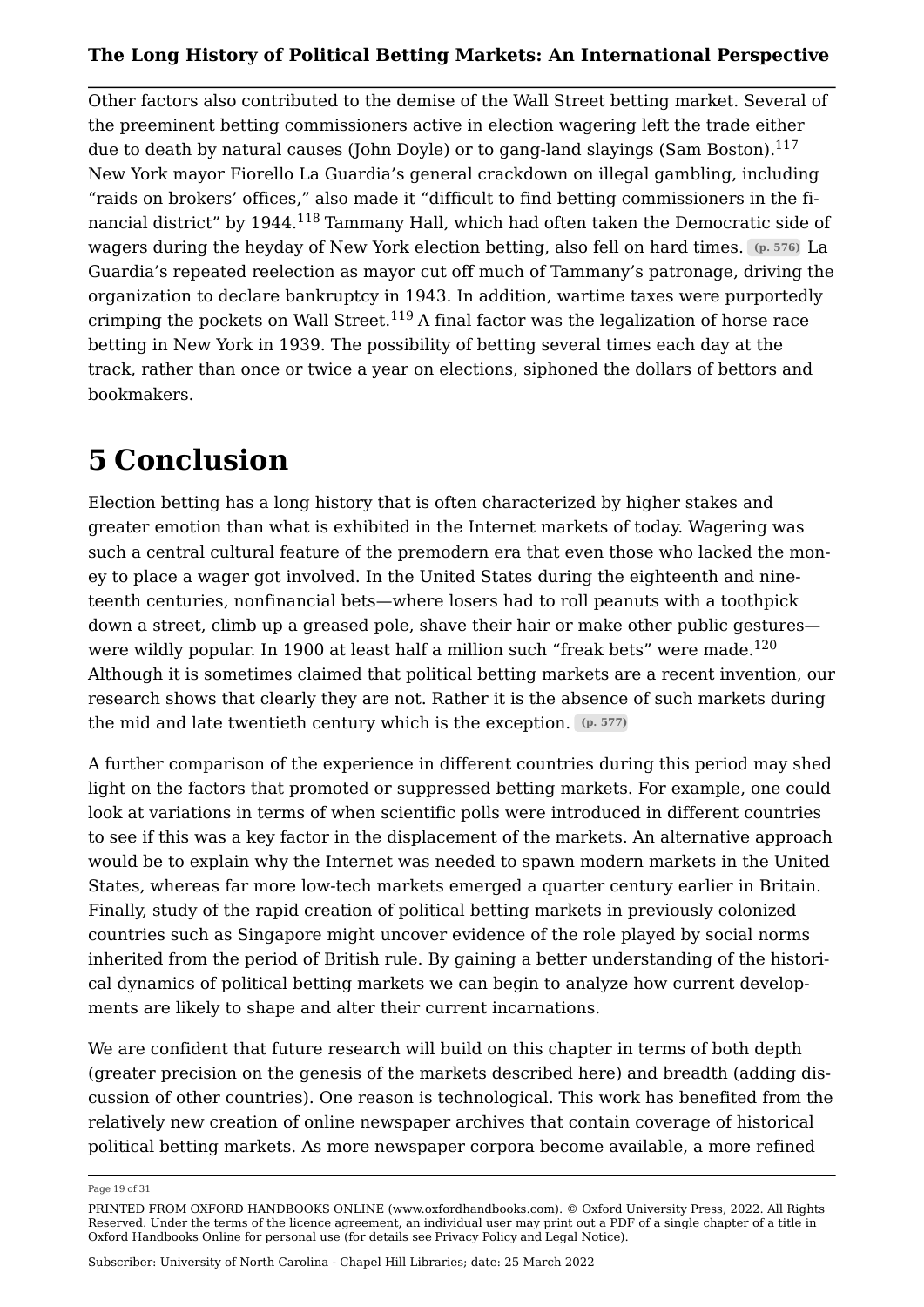<span id="page-19-7"></span>and broader timeline will be possible. A second reason is the possibility of crowdsourcing. This work has been hindered by the authors' limited language proficiency. For example, we know from English-language sources that election betting periodically occurred during French elections but are unable to track its prevalence in French sources.[121](#page-30-0) Future research involving researchers with a variety of linguistic backgrounds can expand our perspective on when and where bets have been placed on elections.

As a postscript, we note that in March 2013 the highly visible online political betting market, Intrade, closed due to unspecified "financial irregularities." The most active Intrade market at the time involved forecasting the next Pope. (FN. John Cassidy, "What Killed Intrade?" New Yorker, 11 March 2013.) Among the problems facing the site were the recent death of its founder and a crackdown by the US Commodity Futures Trading Commission on participation by American citizens. Despite this, several other online sites such as Betfair continue to provide platforms which have thick markets on political elections and other topics. Given the long history reviewed above, we anticipate that betting markets on the US Presidential race will be as active as ever in 2016. Policymakers can stand in the way of their efficient operation; they cannot push them out of existence.

## Notes:

<span id="page-19-0"></span>([1.\)](#page-0-0) Justin Wolfers and Eric Zitzewitz, "Prediction Markets," Journal of Economic Perspec*tives* 18 (2004): 107–126; Paul W. Rhode and Koleman Strumpf, "Historical Presidential Betting Markets," *Journal of Economic Perspectives* 18, no. 2 (2004): 127–142; Paul W. Rhode and Koleman Strumpf, "Manipulating Political Stock Markets: A Field Experiment and a Century of Observational Data," working paper, June 2008; [http://people.ku.edu/](http://people.ku.edu/~cigar)  $\sim$ cigar.

<span id="page-19-1"></span>([2.](#page-0-1)) Rhode and Strumpf, "Historical Presidential Betting Markets."

<span id="page-19-2"></span>([3.](#page-1-0)) There also were markets that indirectly captured election outcomes. Insurance premia, exchange rates, and security prices of politically connected assets often reflect (or span) the same fundamentals that would drive political stock market prices.

<span id="page-19-3"></span>([4.\)](#page-1-1) Jonathan Walker, "Gambling and the Venetian Noblemen, *c*. 1500–1700," *Past & Present* 162, no. 1 (1999): 28–69, esp. 31 on the practices of *scommetter*, betting on elections.

<span id="page-19-4"></span>([5.\)](#page-1-2) D. R. Bellhouse, "The Genoese Lottery," *Statistical Science* 6, no. 2 (1991): 141–148; Nicole Martinelli, "Online Gaming, Italian Style," *Wired*, Dec. 18, 2006.

<span id="page-19-5"></span>([6.\)](#page-2-0) Frederic J. Baumgartner, *Behind Locked Doors: A History of Papal Elections* (New York: Palgrave, 2003), 88, 250. See also Renaud Villard, "Le Conclave des Parieurs: Paris, Opinion Publique et Continuité du Pouvoir Pontifical à Rome au XVI<sup>e</sup> Siècle,"Annales 64, no 2 (2009): 375–403 .

<span id="page-19-6"></span>([7.\)](#page-2-1) Frederic J. Baumgartner, "Henry II and the Papal Conclave of 1549," Sixteenth Centu*ry Journal* 16 no. 3 (1985): 301–314; quote on p. 305.

Page 20 of 31

PRINTED FROM OXFORD HANDBOOKS ONLINE (www.oxfordhandbooks.com). © Oxford University Press, 2022. All Rights Reserved. Under the terms of the licence agreement, an individual user may print out a PDF of a single chapter of a title in Oxford Handbooks Online for personal use (for details see [Privacy Policy](https://global.oup.com/privacy) and [Legal Notice\)](https://www.oxfordhandbooks.com/page/legal-notice).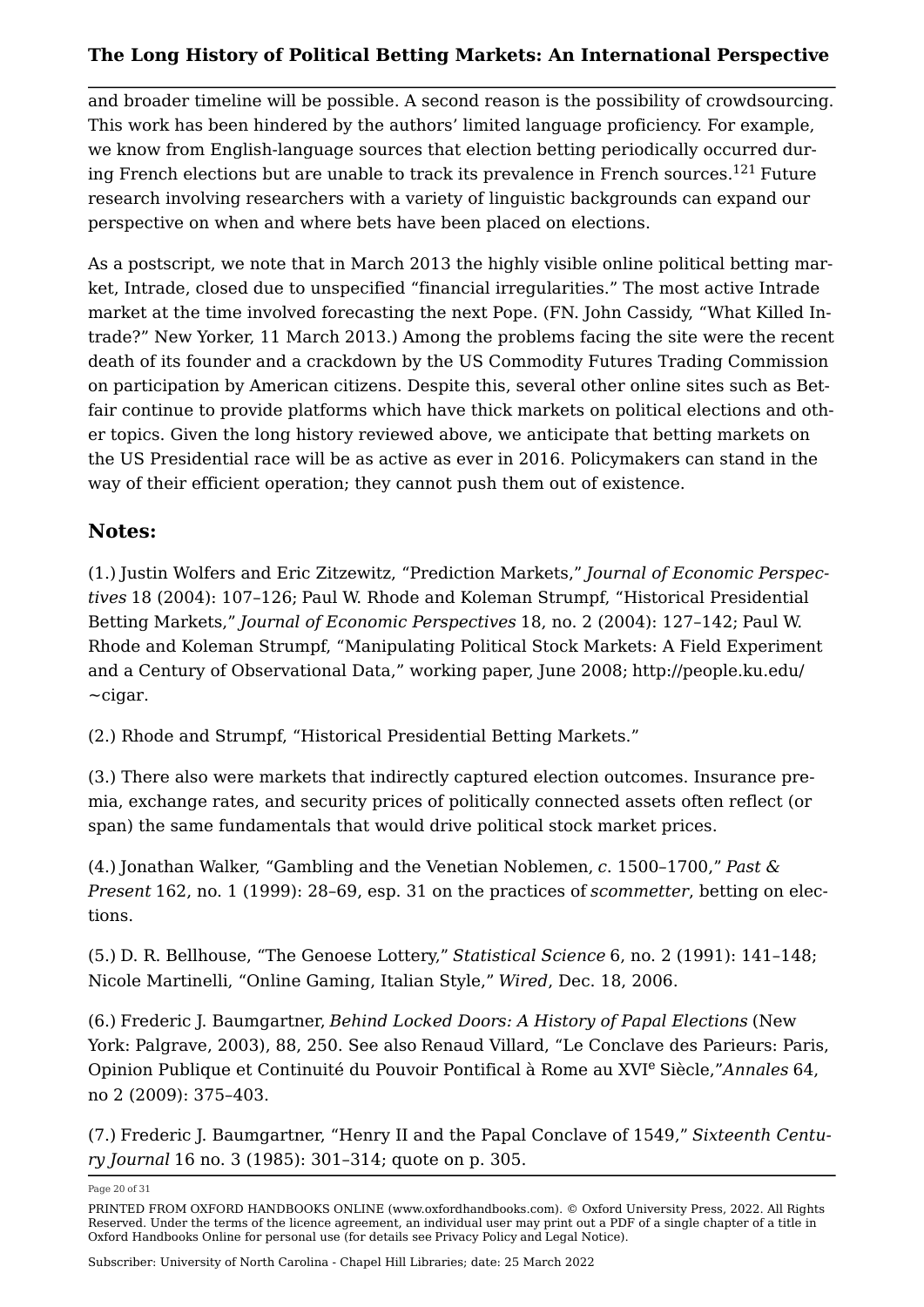<span id="page-20-0"></span>([8.\)](#page-2-2) *New York Times*, 2 March 1878, 2.

<span id="page-20-1"></span>([9.\)](#page-2-3) *New York Times*, 11 July 1903, 2; *Atlanta Constitution*, 11 July 1903, 3; Chicago Tri*bune*, 27 July 1903, 4; *Los Angeles Times*, 18 Aug. 1903, 5; *Scotsman*, 24 Jan. 1922, 4, and 7 Feb. 1922, 5. See also *Manchester Guardian*, 9 Aug. 1978,2, which notes the role of clergymen placing bets.

<span id="page-20-2"></span>([10.](#page-2-4)) George Otto Trevelyan, *The Early History of Charles James Fox* (New York: Harper & Brothers, 1880), 416; and *New York Times*, Nov. 7,1880, 4.

<span id="page-20-3"></span>([11.](#page-2-5)) Freeman's Journal, 3 Jan. 1763, 3; 31 Jan. 1763, 2; 11 Feb. 1763, 3; 25 Oct. 1763,2; 23 July 1765,2; 21 Dec. 1765,2; 15 Feb. 1766,2; 8 March 1766,2; 4 Aug. 1767,2; 19 March 1768, 2; 28 May 1768, 2; 20 Sept. 1768, 3; 18 Feb. 1769, 2; 19 Feb. 1769, 2; 21 March 1769, 2; 4 July 1769, 2; 18 Dec. 1781, 4; 20 June 1789, 4; *Finns Leinster Journal*, 14 Oct. 1772, 2; 10 April 1776, 2. Translated into percentage terms, the odds reported in Freeman's Journal, 8 March 1766,2, in favor of the repeal of the Stamp Act varied between 59–64 percent in March 1766. Freeman's Journal, 20 Sept. 1768, 3, also reports betting in the "Court End" of Dublin.

<span id="page-20-4"></span>([12.](#page-3-0)) Trevelyan, *Fox*, 414. For an account of partisan betting behavior in the 1837 parliamentary contest see Charles Greville and Henry Reeve, *The Greville Memoirs: A Journal of the Reigns of King George IV and King William IV*,vol. 2 (New York: Appleton, 1883), 510. See also Algernon Bourke, The History of White's, 2 vols. (London: Waterlow & Sons, 1892). Bourke (1:101) noted that among the British elite during the eighteenth and nineteenth centuries the "custom of deciding everything by wager is so universal" that polite conversation is fill "with little more than bet after bet, or now and then a calculation of the odds."

<span id="page-20-5"></span>([13.](#page-3-1)) John Robinson, The Last Earls of Barrymore, 1769–1824 (London: S. Low-Marston, 1894), 113–114.

<span id="page-20-6"></span>([14.](#page-3-2)) Among the court cases decided on gaming were *Foster v. Thackery*, 1 Term Reports 57 (1781) regarding the outbreak of war between England and France; *Allen v. Maur*, 1 Term Reports 56 (1786), regarding an election wager between two voters; *Atherfold v. Beard*, 2 Term Reports 610 (1788), regarding the level of the duty on hops; *Lacaussade v. White*, 7 Term. Reports 535 (1798), regarding the date when England and France would sign articles of peace. British Parliament, House of Lords, *The Three Reports from the Select Committee on the Lords Appointed to Inquire into the Laws Respecting Gaming* (London, 1844), 41–42. For the legal standing of wagers see T. Starkie, "Appendix I: Substance of the Common and Statute Law Relating to Gaming," 223–231, in House of Commons, Report from the Select Committee on Gaming; Together with the Minutes of Evi*dence*, appendix and index (London, 1844).

<span id="page-20-7"></span>([15.](#page-3-3)) Joseph Chitty, A Treatise on the Laws of Commerce and Manufactures and the Con*tracts Related Thereto: With an Appendix of Precedents*, vol. 3 (London: A. Strahan, 1824), 82–83. In a widely publicized article, Sir Frederick Milner charged that he lost a

Page 21 of 31

PRINTED FROM OXFORD HANDBOOKS ONLINE (www.oxfordhandbooks.com). © Oxford University Press, 2022. All Rights Reserved. Under the terms of the licence agreement, an individual user may print out a PDF of a single chapter of a title in Oxford Handbooks Online for personal use (for details see [Privacy Policy](https://global.oup.com/privacy) and [Legal Notice\)](https://www.oxfordhandbooks.com/page/legal-notice).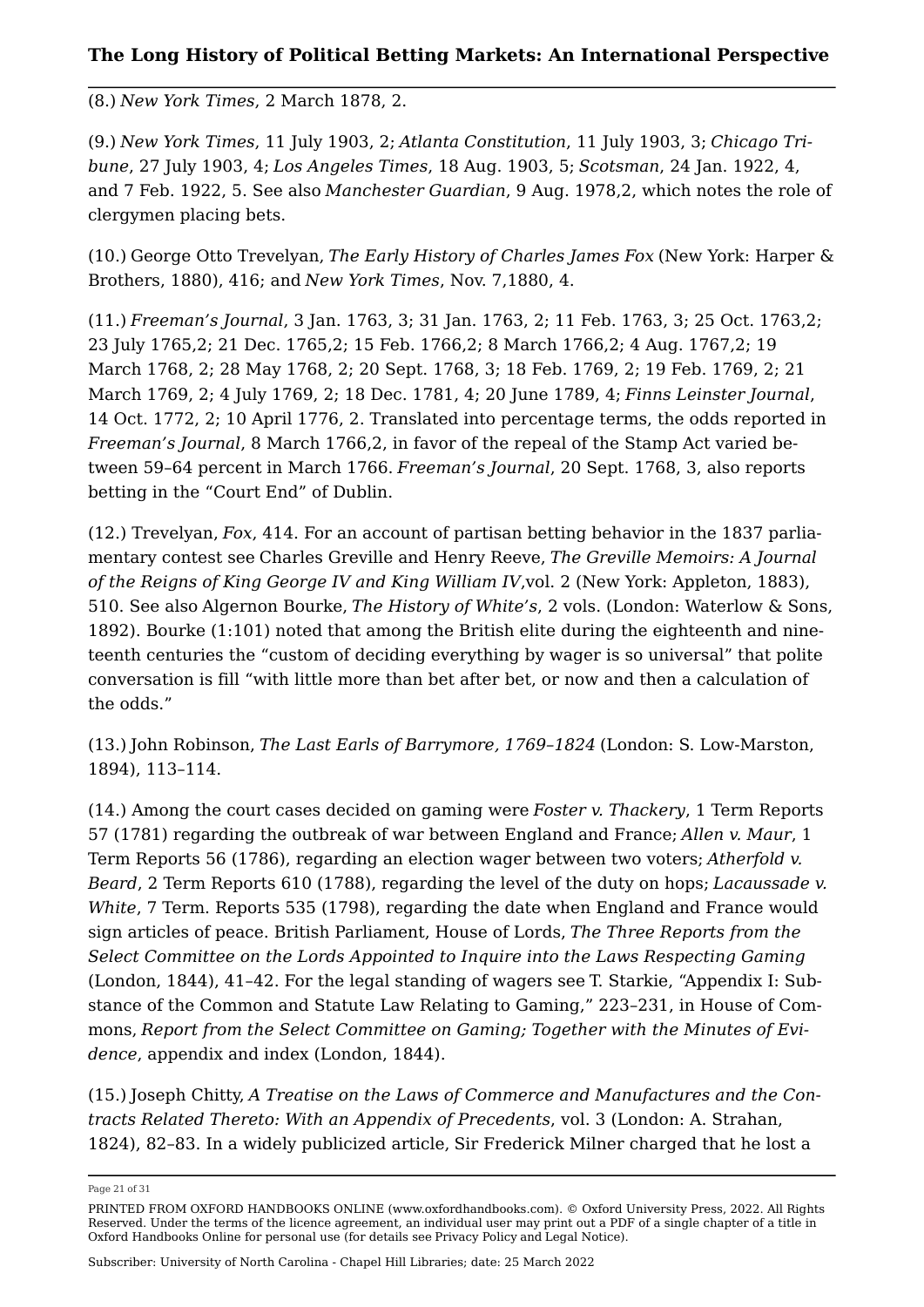recent parliamentary race due to effects of election betting. "Betting as a Force in Politics," *Pall Mall Gazette* (London), 6 Aug. 1886,1.

<span id="page-21-0"></span>([16.](#page-3-4)) David Dixon, *From Prohibition to Regulation: Bookmaking, Anti-Gambling, and the Law* (Oxford: Clarendon, 1991), 38–81; Mark Clapson, A Bit of a Flutter: Popular Gam*bling and English Society* (Manchester: Manchester University Press, 1992), 18–38; Jim Orford, Kerry Sproston, Bob Erens, Clarissa White, and Laura Mitchell, *Gambling and Problem Gambling in Britain* (Hove, U.K.: Brunner-Routledge, 2003), 3.

<span id="page-21-1"></span>([17.](#page-3-5)) "Latest Parliamentary Betting," *Punch*, 21 July 1894 (which maybe meant ironically); *Times of London*, 5 Dec. 1910, 6, and 7 Dec. 1910, 12 (which are not). *Annual Register: A Review of Public Events at Home and Abroad for the Year 1910* (London: Longsmans-Green, 1911), 256–257. Wire stories about election betting were also carried in papers throughout the British Empire. As one example, Liverpool betting odds on Gladstone's 1892 prospects appear in New Zealand papers including the *Manawatu Herald*, 7 July 1892, 2; *Feilding Star*, 5 July 1892,2; *Bush Advocate*, 5 July 1892, 3, *Poverty Bay Herald*, 5 July 1892, 2, Hawke's Bay Herald, 6 July 1892, 3, and others.

<span id="page-21-2"></span>([18.](#page-3-6)) Laura D. Beers, "Punting on the Thames: Electoral Betting in Interwar Britain," Jour*nal of Contemporary History* 45, no. 2 (2010): 282–314.

<span id="page-21-3"></span>([19.](#page-3-7)) Pundit commentary and newspaper election contests were commonly framed in terms of majorities. Examples of newspaper prediction contests based on majorities include London *Daily Mirror*, 11 Jan. 1906, 6; 4 Dec. 1923, 2; 9 Oct. 1924, 2; and London *Daily Express*, 8 Nov. 1922, 10; and 29 Nov. 1923, 8.

<span id="page-21-4"></span>([20.](#page-3-8)) Beers, "Punting," 282; London *Daily Express*, 28 May 1929, 1. The London *Times*, 3 Dec. 1910,12; London *Daily Mirror*, 2 Dec. 1910,17, and *Irish Times*, 22 Dec. 1910, 9, provide good firsthand descriptions of the early market; the *Irish Times*, 18 Oct. 1924,3; London *Daily Express*, 13 March 1929,13; and *Manchester Guardian*, 22 April 1929,14, cover the later period.

<span id="page-21-5"></span>([21.](#page-3-9)) Beers, "Punting," 285. Examples of prices in 1910 appear in the London Daily Mir*ror*, 3 Dec. 1910,17; 5 Dec. 17; 6 Dec. 13; 8 Dec., 13; 9 Dec., 13; London *Times*, 5 Dec. 1910, 6. The activity attracted attention in the United States; see *NewYorkTimes*, 11 Dec. 1910, C2.

<span id="page-21-6"></span>([22.](#page-4-0)) Dublin's *Sunday Independent*, 25 Sept. 1921, 5, provides quotes from London insurance firms over losses resulting from the dissolution of the British Parliament in 1921.

<span id="page-21-7"></span>([23.](#page-4-1)) Exchange values calculated on [MeasuringWorth.com,](htpp://www.MeasuringWorth.com) [www.measuringworth.com/](htpp://www.measuringworth.com/) exchange.

<span id="page-21-8"></span>([24.](#page-4-2)) Beers, "Punting," 287–288, 291.

<span id="page-21-9"></span>([25.](#page-7-0)) Beers, "Punting," 296.

Page 22 of 31

PRINTED FROM OXFORD HANDBOOKS ONLINE (www.oxfordhandbooks.com). © Oxford University Press, 2022. All Rights Reserved. Under the terms of the licence agreement, an individual user may print out a PDF of a single chapter of a title in Oxford Handbooks Online for personal use (for details see [Privacy Policy](https://global.oup.com/privacy) and [Legal Notice\)](https://www.oxfordhandbooks.com/page/legal-notice).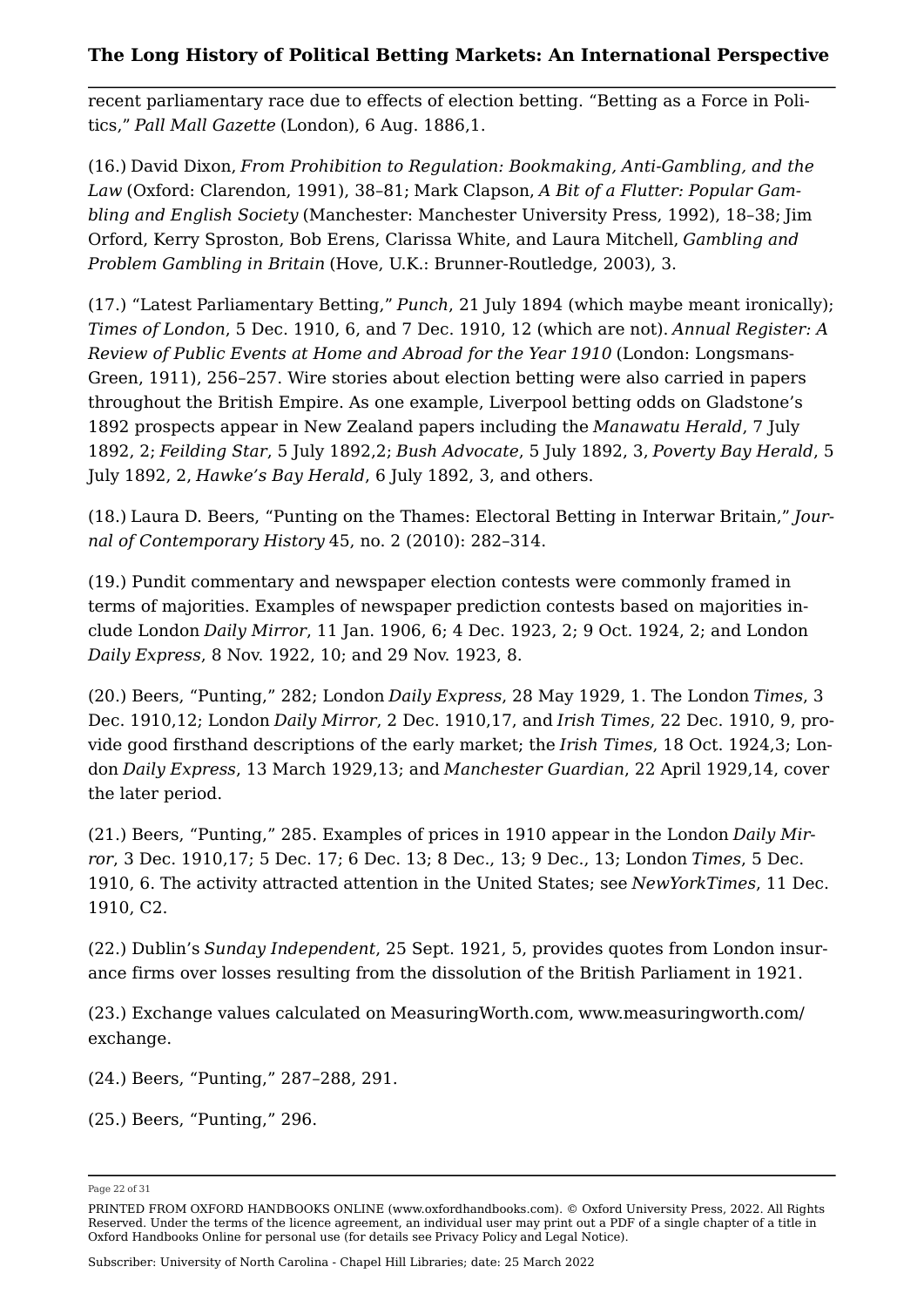<span id="page-22-0"></span>([26.](#page-7-1)) London *Daily Express*, 17 Oct. 1931, 12, and 20 Oct. 1931, 12. Similar claims appear in the next contest: "Election 'Majorities' Set Market Tone," London *Daily Express*, 6 Nov. 1935, 14.

<span id="page-22-1"></span>([27.](#page-7-2)) London *Daily Express*, 29 Oct, 1931, 1. London *Daily Mirror*, 21 Oct. 1932,18, estimated that "three-quarters of million changed hands" in the 1931 contest.

<span id="page-22-2"></span>([28.](#page-7-3)) *New York Times*, 27 Oct. 1931,1.

<span id="page-22-3"></span>([29.](#page-7-4)) London *Daily Express*, 21 Jan. 1932, 3; London *Daily Mirror*, 21 Oct. 1932, 18.

<span id="page-22-4"></span>([30.](#page-7-5)) London *Daily Mirror*, 19 Oct. 1933, 7, 21; Beers, "Punting," 301. Summarizing the prewar situation, "Election Gambling," *Economist*, 4 Feb. 1950, 252 noted: "There was a much publicized lawsuit when a trader, unable to honour his debts, pleaded the provisions of the Gaming Act. The sequel was a ban by the Council of the Stock Exchange on all such dealings, which has been reaffirmed at each subsequent election."

<span id="page-22-5"></span>([31.](#page-7-6)) London *Daily Express*, 31 Oct. 1935, 10; 5 Nov. 1935, 2.

<span id="page-22-6"></span>([32.](#page-7-7)) *Toronto Star*, 26 Oct. 1940. Mike Smithson, The Political Punter: How to Make Mon*ey Betting on Politics* (London: Harriman House, 2007), 4–5, writes of the record in the betting book of Magdalen College, Oxford, of the gentlemen's wagers between physicists James Griffiths (one of the developers of radar) and (Bernard) Rollin in August 1940 regarding the number of German planes downed each evening. Brian Howard Harrison, in "College Life, 1918–1939," writes: "All Souls SCR (Senior Common Room) regularly conducted sweepstakes on general elections between the wars"; in Brian Howard Harrison, ed., *The History of the University of Oxford*, vol. 8, *The Twentieth Century* (Oxford: Oxford University Press, 1994), 87.

<span id="page-22-7"></span>([33.](#page-8-0)) London *Daily Express*, 19 March 1929, 12.

<span id="page-22-8"></span>([34.](#page-8-1)) Beers, "Punting," 307, 309.

<span id="page-22-9"></span>([35.](#page-8-2)) Quotes for the 1945 election appear on the front page of the Sydney, Australia, *Morning Herald*, 23 July 1945; the odds come from the insurance brokers or Lloyds and heavily favor the Conservatives. Odds for the 1950 contest are given in London Daily Ex*press*, 11 Jan. 1950, 1, with the provisos that "Only a few members in the Stock Exchange are doing business on the Election, Very unofficially" and that such election betting was banned.

<span id="page-22-10"></span>([36.](#page-8-3)) "Election Gambling," *Economist*, 4 Feb. 1950,252.

<span id="page-22-11"></span>([37.](#page-8-4)) Two years earlier the 1961 Betting and Gaming Act substantially liberalized wagering on sporting events in Britain. Graham Rock, "Gambling a-gogo," London *Observer*, 29 April 2001.

<span id="page-22-12"></span>([38.](#page-8-5)) "Odds-On Politics," *Economist*, 21 Aug. 1965,715–716.

Page 23 of 31

PRINTED FROM OXFORD HANDBOOKS ONLINE (www.oxfordhandbooks.com). © Oxford University Press, 2022. All Rights Reserved. Under the terms of the licence agreement, an individual user may print out a PDF of a single chapter of a title in Oxford Handbooks Online for personal use (for details see [Privacy Policy](https://global.oup.com/privacy) and [Legal Notice\)](https://www.oxfordhandbooks.com/page/legal-notice).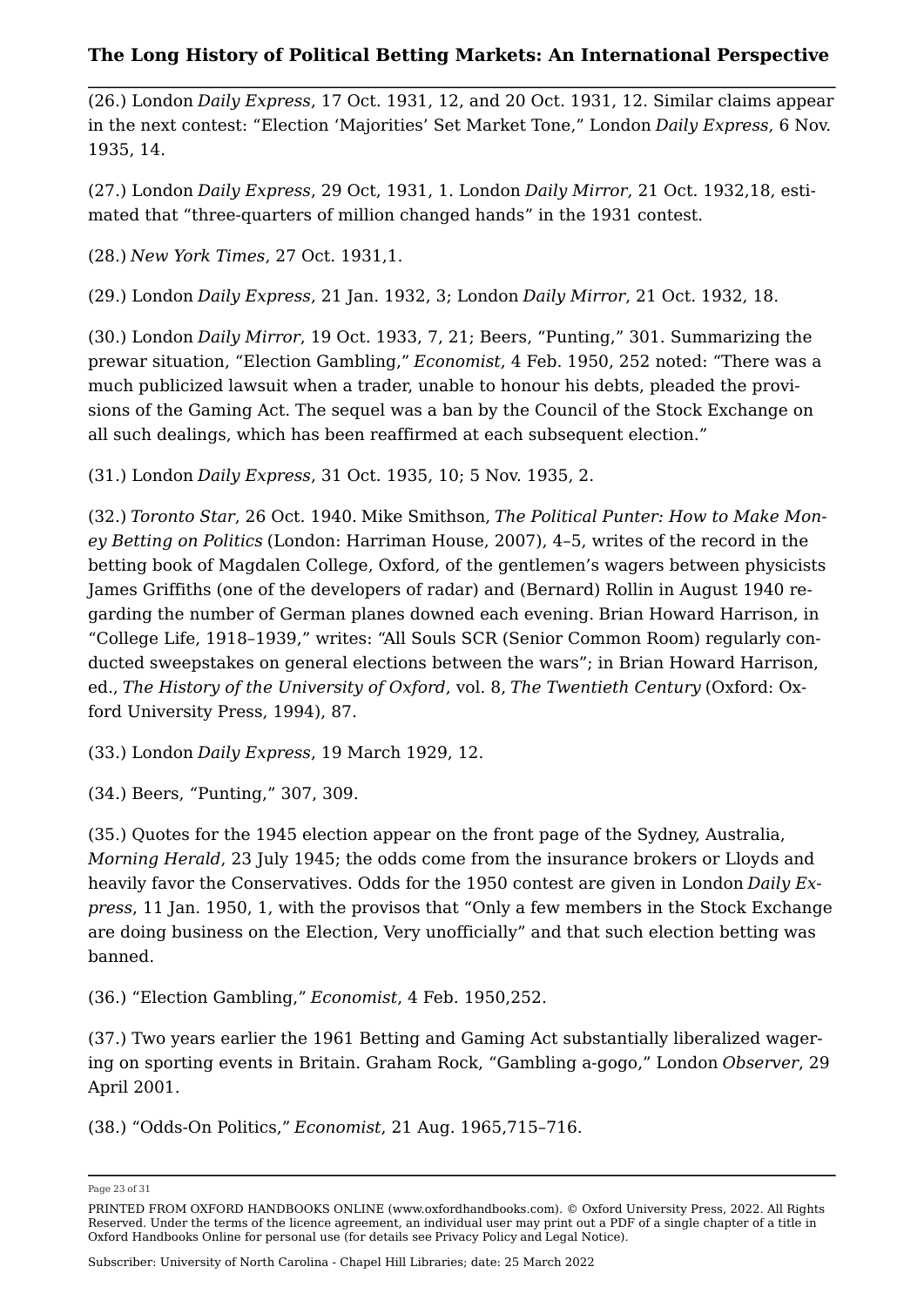<span id="page-23-0"></span>([39.](#page-8-6)) *New York Times*, 10 May 1964.

<span id="page-23-1"></span>([40.](#page-8-7)) "Whirl in the Pools," *Economist*, 17 Oct. 1964, 273; *Manchester Guardian*, 2 Oct. 1964; *Observer*, 10 Oct. 1964; *Financial Times*, 8 Oct. 1964,14; Smithson, *Political Punter*, 9–11.

<span id="page-23-2"></span>([41.](#page-9-0)) In 1966, as an example, 72.5 percent of the total parliamentary betting at Ladbrokes was on general election results; 9.0 percent was on "majorities"; and 18.5 percent was on the results in specific constituencies. *Irish Times*, 22 March 1966, 8.

<span id="page-23-3"></span>([42.](#page-9-1)) Through taxes on wagering the British Chancellor of the Exchequer earned about 6 percent on the volume of activity. *Irish Times*, 2 March 1974, 8.

<span id="page-23-4"></span>([43.](#page-9-2)) "Odds-On Politics," *Economist*, 21 Aug. 1965,715–716.

<span id="page-23-5"></span>([44.](#page-9-3)) See *Manchester Guardian*, 4 Nov. 1969, for Pollard's election night appearance. The *Guardian*, 15 March 1966, 10, noted Pollard saying that "the weight of money is more accurate an indication of public opinion than anything the polls can produce. He casts a cold eye on some of the wilder swings forecast by other methods."

<span id="page-23-6"></span>([45.](#page-9-4)) Martin Rosenbaum, "Betting and the 1997 British General Election," *Politics* 19, no. 1 (1999): 9–14.

<span id="page-23-7"></span>([46.](#page-9-5)) "Betting on the White House race a big business," The Singapore *Straits Times*, 30 July 1972.

<span id="page-23-8"></span>([47.](#page-9-6)) "Election Betting Scored in Britain; Wager Affect Voters and Results, Opponents Say," *New York Times*, 5 April 1966, 5; *Manchester Guardian*, 5 April.1966, 3.

<span id="page-23-9"></span>([48.](#page-9-7)) There was some betting on local elections in South Asia in the pre-1947 era. See *Ceylon Observer* (Colombo, Sri Lanka), 14 Dec. 1911, 15. We have seen little evidence of election betting in India before the mid-1980s, but we know that "poll betting" has become commonplace. See *Times of India*, 7 Jan. 1985, 3; 23 Nov. 1989, 3; 21 May 1991, 5; 8 Nov. 1993, 9; 7 May 1996, A1; 3 Oct. 1999, 8; and "Betting: Fluctuating Fortunes," In*dia Today*, 31 May 1991, 58–59.

<span id="page-23-10"></span>([49.](#page-9-8)) *Finns Leinster Journal*, 10 April 1776,2; *Freemans Journal*, 18 Dec. 1781,4; 5 Oct. 1763,2.

<span id="page-23-11"></span>([50.](#page-9-9)) *Freemans Journal*, 19 March 1768, 2; 14 Oct. 1772, 2; 25 March 1784, 4.

<span id="page-23-12"></span>([51.](#page-9-10)) There were bets on the timing of elections in the French Chamber of Peers (Free*mans Journal*, 5 March 1819, 2), the military success of Admiral Horatio Nelson (Free*mans Journal*, 23 April 1801, 2), and Parliamentary acts that would grant greater rights for Catholics (*Freemans Journal*, 26 April 1828, 2).

<span id="page-23-13"></span>([52.](#page-9-11)) The Canadian market covered included bets on both the winner and the number of seats in the Parliament of Canada: *Irish Times*, 6 March 1891, 5; 5 Sept. 1911, 7. The U.S.

Page 24 of 31

PRINTED FROM OXFORD HANDBOOKS ONLINE (www.oxfordhandbooks.com). © Oxford University Press, 2022. All Rights Reserved. Under the terms of the licence agreement, an individual user may print out a PDF of a single chapter of a title in Oxford Handbooks Online for personal use (for details see [Privacy Policy](https://global.oup.com/privacy) and [Legal Notice\)](https://www.oxfordhandbooks.com/page/legal-notice).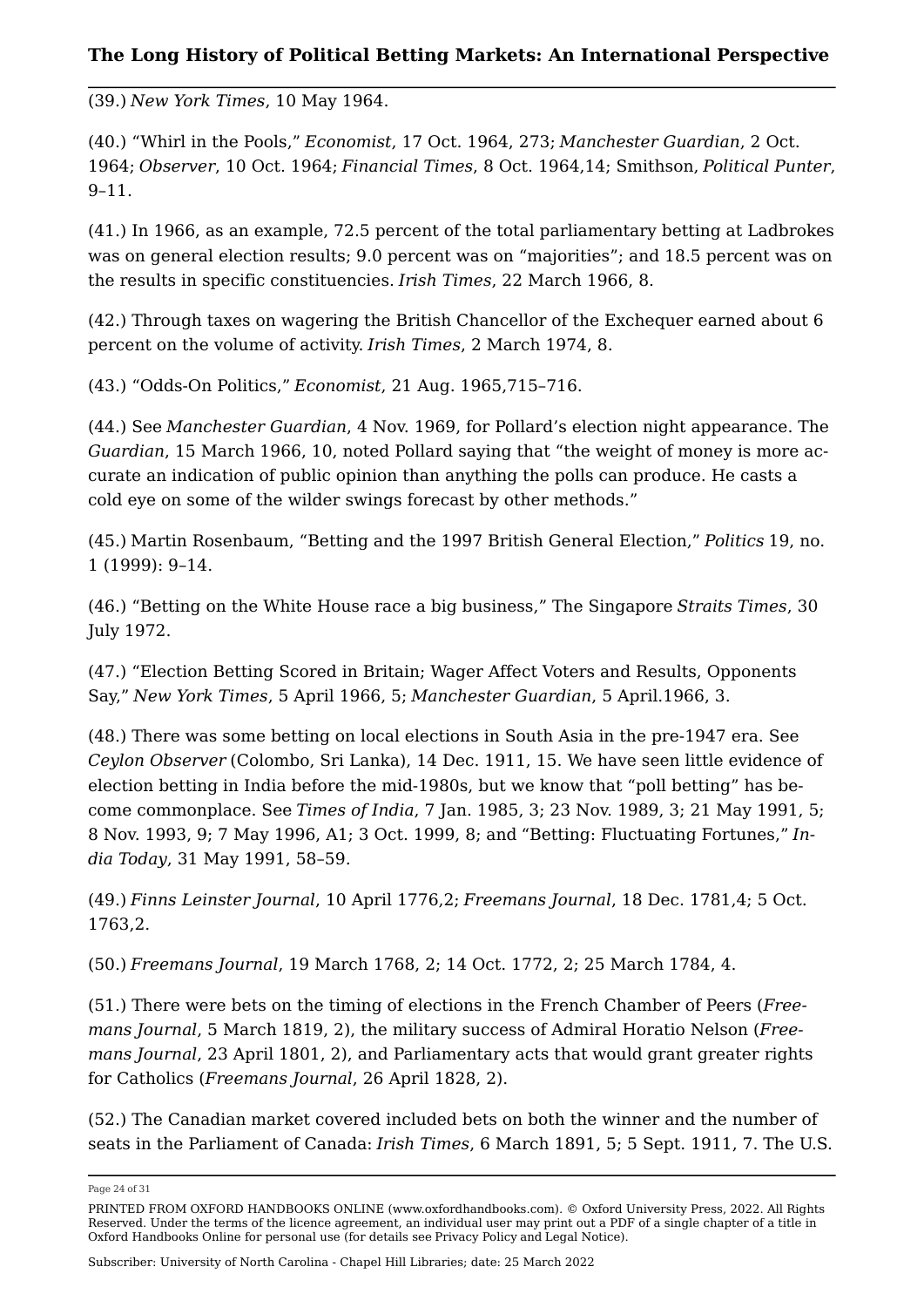markets are reported in *Irish Times*, 22 Dec. 1865, 3; 30 July 1904, 10; 8 Nov. 1904, 5; 7 Nov. 1905, 1; 3 Nov. 1906, 8; 3 Nov. 1908, 8; 6 Nov. 1916, 5; 4 Nov. 1924, 5; Irish Inde*pendent*, 7 Nov 1905, 5.

<span id="page-24-0"></span>([53.](#page-9-12)) *Irish Times*, 27 Jan. 1906, 12.

<span id="page-24-1"></span>([54.](#page-10-0)) Irish election bets on the Dáil Éireann, the lower house of the Irish Parliament, are discussed in *Scotsman*, 5 Jan. 1933, 9; Irish elections odds from Irish bookies are in *Irish Independent*, 4 Sept. 1925, 12; Irish person-to-person bets are in *Connacht Sentinel*, 26 Jan. 1932, 2. Coverage of U.K. parliamentary elections include those on the winning party (*Irish Independent*, 10 Oct. 1924, 12; *Sunday Independent*, 12 Oct. 1924, 7) and majorities bets (*Freeman Journal*, 11 Dec. 1923, 2). The role of insurance companies on the U.K. bets is in *Sunday Independent*, 25 Sept. 1921, 5.

<span id="page-24-2"></span>([55.](#page-10-1)) *Irish Times*, 15 July 1945,1; *Southern Star*, 14 Feb. 1948, 3.

<span id="page-24-3"></span>([56.](#page-10-2)) *Irish Times*, 15 Feb. 1964, 10.

<span id="page-24-4"></span>([57.](#page-10-3)) Irish election coverage includes odds on individual seats, *Irish Independent*, 7 March 1966, 10; the governing party in Dáil Éireann, *Irish Independent*, 4 Feb. 1968, 6, and, 17 June 1969, 14; and local elections in Northern Ireland, *Irish Independent*, 24 Feb. 1969, 6. Coverage of the U.K. markets included odds from U.K. books like Ladbrokes, Corals, and William Hill (*Sunday Independent*, 16 Aug. 1964, 6; *Irish Independent*, 4 Oct. 1974, 1) as well as Irish books (*Irish Independent*, 5 Feb. 1974, 1). In addition to early coverage of U.S. markets in the 1940s (*Irish Times*, 20 Sept. 1940, 6), Irish books also set odds for American elections (*Irish Independent*, Apr. 1967). There was even coverage of British books' odds on Australian elections (*Sunday Independent*, 16 Nov. 1975, 1).

<span id="page-24-5"></span>([58.](#page-10-4)) The Melbourne *Argus*, 17 Jan. 1868, 5; 13 Sept. 1917, 8.

<span id="page-24-6"></span>([59.](#page-10-5)) The Hobart, Tasmania, *Mercury*, 7 Aug. 1948, 8; the *Canberra Times*, 26 May 1954, 1.

<span id="page-24-7"></span>([60.](#page-10-6)) The aim of the law is to avoid voting based on the wager rather than preferences. The Hobart, *Mercury*, 29 May 1913, 6.

<span id="page-24-8"></span>([61.](#page-10-7)) The Melbourne *Argus*, 12 Dec. 1949, 6; 13 Dec. 1949, 8.

<span id="page-24-9"></span>([62.](#page-10-8)) For the United States seethe Hobart *Mercury*, 29 Jan. 1897,3; the Sydney *Morning Herald*, 13 Nov. 1916, 8; the Hobart *Mercury*, 1 Nov. 1944, 2. For the United Kingdom see the Sydney *Morning Herald*, 23 July 1945, 1; the Melbourne *Argus*, 27 Sept. 1951, 3.

<span id="page-24-10"></span>([63.](#page-10-9)) Wanganui *Chronicle*, 22 June 1875, 2; Ashburton *Guardian*, 31 Oct. 1893, 2; see the Wellington *Evening Post*, 4 Nov. 1873, 2 and 10 May 1884, 2; *Poverty Bay Herald*, 14 Dec. 1889, 2, Nelson *Evening Mail*, 30 Nov. 1899, 3; and the *Grey River Argus*, 5 Aug. 1920, 3.

<span id="page-24-11"></span>([64.](#page-10-10)) Nelson *Evening Mail*, 28 Nov. 1893,1; 4 Jan. 1894, 1; Marlborough *Express*, 3 Jan. 1894, 2

Page 25 of 31

PRINTED FROM OXFORD HANDBOOKS ONLINE (www.oxfordhandbooks.com). © Oxford University Press, 2022. All Rights Reserved. Under the terms of the licence agreement, an individual user may print out a PDF of a single chapter of a title in Oxford Handbooks Online for personal use (for details see [Privacy Policy](https://global.oup.com/privacy) and [Legal Notice\)](https://www.oxfordhandbooks.com/page/legal-notice).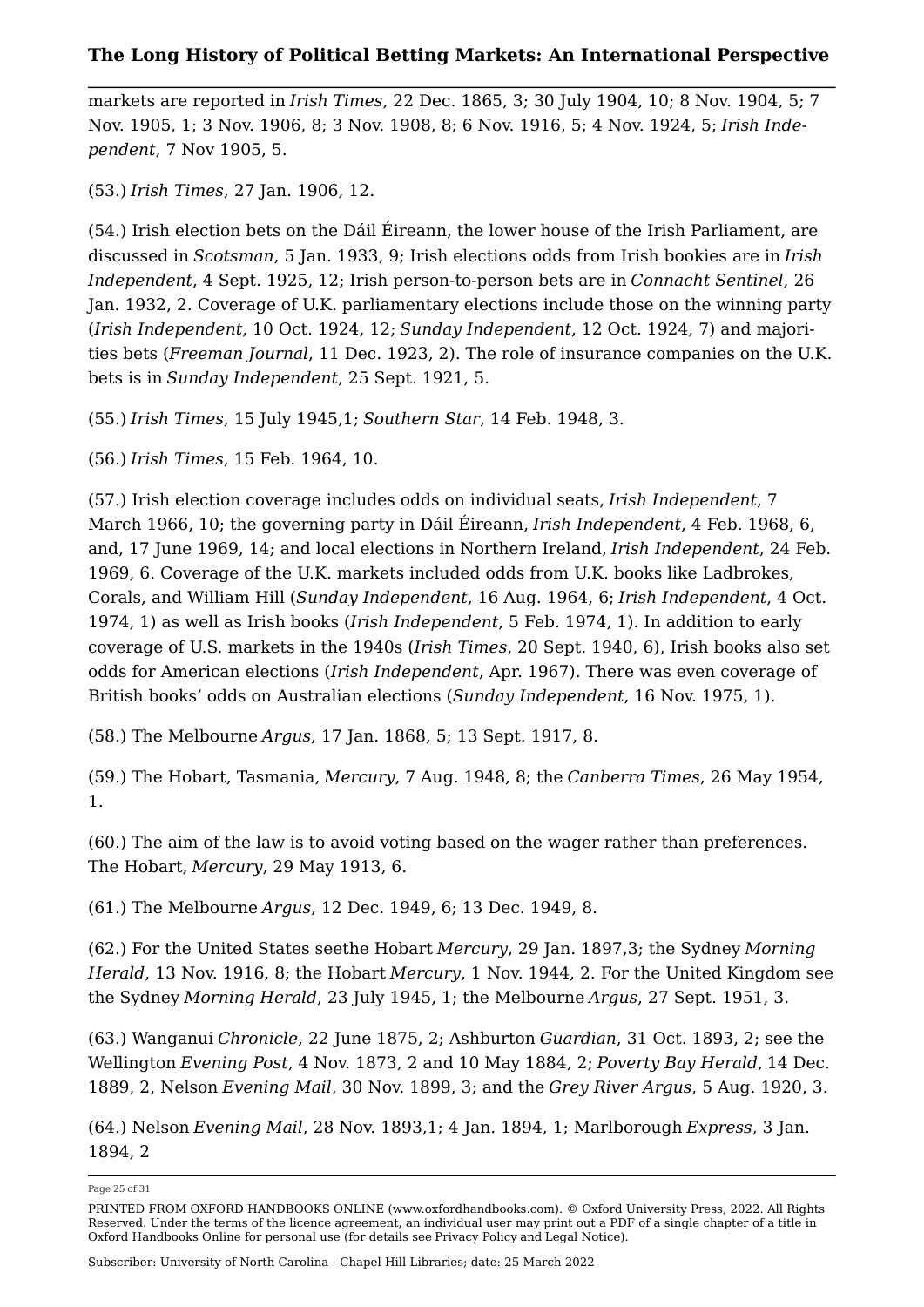<span id="page-25-0"></span>([65.](#page-10-11)) Wellington *Evening Post*, 17 Jan. 1933, 8.

<span id="page-25-1"></span>([66.](#page-10-12)) See the Mombasa, Kenya, *East African Standard*, 12 Nov. 1910, 2; Rhodesia *Herald*, 7 Jan. 1910, 10; Buluwayo (Zimbabwe) *Chronicle*, 12 March 1914, 12. For examples of local election betting in South Africa see *Scotsman*, 13 June 1929, 9; *Tribune* (Lahore, Pakistan), 11 Nov. 1910, 4.

<span id="page-25-2"></span>([67.](#page-10-13)) The Singapore *Straits Times*, 8 Sept. 1903; 25 March 1929 and 26 Feb. 1929; 10 Jan. 1933; 4 Nov. 1920 and 6 Nov. 1906; 29 July 1930; 15 Jan. 1935.

<span id="page-25-3"></span>([68.](#page-11-0)) The Singapore *Straits Times*, 28 Jan. 1950, 24 Feb. 1950, 19 Oct. 1951, 20 May 1955, and 8 Oct. 1959.

<span id="page-25-4"></span>([69.](#page-11-1)) The Singapore *Straits Times*, 18 Aug. 1959 and 10 May 1969.

<span id="page-25-5"></span>([70.](#page-11-2)) The Singapore *Straits Times*, 27 June 1963. Other newspaper articles in which election betting is criticized appear on 20 March 1961 and 28 June 1963.

<span id="page-25-6"></span>([71.](#page-11-3)) The Singapore *Straits Times*, 1 July 1978.

<span id="page-25-7"></span>([72.](#page-11-4)) The issues of the *Toronto World* are: 8 June 1882 for the 1882 parliamentary election; 22 and 25 Feb. 1887 for the 1887 parliamentary elections; 1 Oct. 1886 for the West Quebec election; 6 Jan. 1885 for the 1885 Toronto mayoral election; 3, 4, and 5 Jan. 1887 for the 1887 Toronto mayoral election.

<span id="page-25-8"></span>([73.](#page-11-5)) Canadian Parliamentary elections are discussed in *Manitoba Daily Free Press*, 5 March 1891; *New York Times*, 30 Oct. 1904, and *Toronto Star*, 1 Nov. 1904; *New York Times*, 22 Sept. 1911; *Scotsman*, 28 July 1930. There were also markets on a by-election in London Ontario; see *Toronto World*, 20 Nov. 1920; for a market on Quebec provincial election see *Winnipeg Free Press*, 19 Oct. 1939.

<span id="page-25-9"></span>([74.](#page-11-6)) The Montreal markets are discussed in *New York Times*, 22 Sept. 1911.

<span id="page-25-10"></span>([75.](#page-11-7)) As examples see *Toronto Star*, 2 Nov. 1896,2 Nov. 1908, 5 Nov. 1912, 4 Nov. 1916,4 Nov. 1924.

<span id="page-25-11"></span>([76.](#page-11-8)) Paul W. Rhode and Koleman Strumpf, "Historical Presidential Betting Markets," Jour*nal of Economic Perspectives* 18, no. 2 (2004): 127–142, and "Historical Prediction Markets: Wagering on Presidential Elections," working paper, November 2003; [www.unc.edu/](htpp://www.unc.edu/~cigar/papers/BettingPaper_10Nov2003_long2.pdf) [~cigar/papers/BettingPaper\\_10Nov2003\\_long2.pdf.](htpp://www.unc.edu/~cigar/papers/BettingPaper_10Nov2003_long2.pdf)

<span id="page-25-12"></span>([77.](#page-11-9)) As early examples see *Connecticut Gazette*, 17 Dec. 1800, 2; and the *Democrat*, 10 Nov. 1804, 2.

<span id="page-25-13"></span>([78.](#page-11-10)) Alan Taylor, "'The Art of Hook & Snivey': Political Culture in Upstate New York during the 1790s," *Journal of American History* 79, no. 4 (1993): 1371–1396, 1386. Taylor considered "bets between the friends of candidates" one of four main instruments in early electioneering (1380). He noted that "rival interests strove to intimidate one another

Page 26 of 31

PRINTED FROM OXFORD HANDBOOKS ONLINE (www.oxfordhandbooks.com). © Oxford University Press, 2022. All Rights Reserved. Under the terms of the licence agreement, an individual user may print out a PDF of a single chapter of a title in Oxford Handbooks Online for personal use (for details see [Privacy Policy](https://global.oup.com/privacy) and [Legal Notice\)](https://www.oxfordhandbooks.com/page/legal-notice).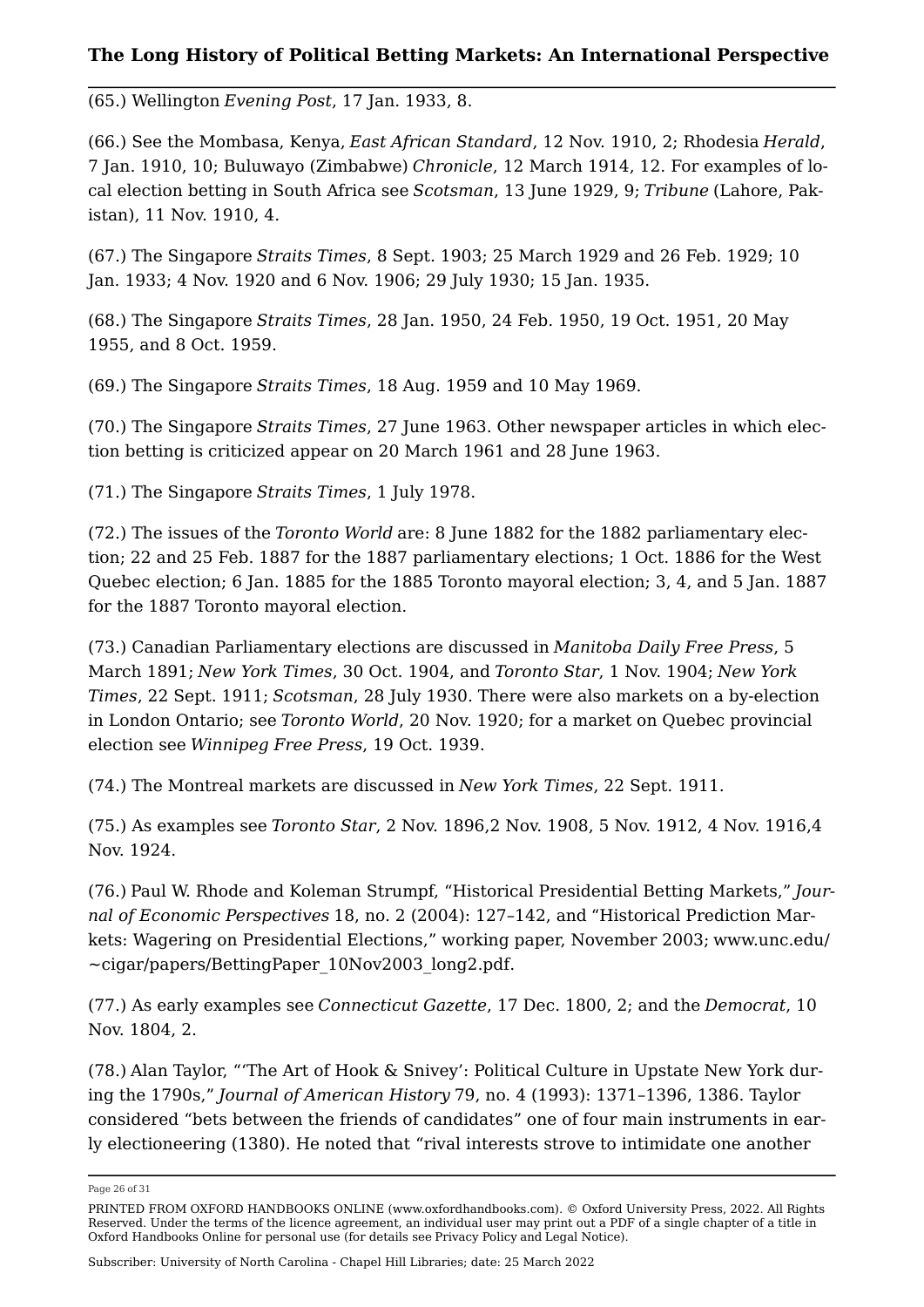and to impress voters with bets. A bet between the supported of rival interests was an exercise in competitive self-assertion. A public bet on a candidate was an investment of reputation and honor as well as of money."

<span id="page-26-0"></span>([79.](#page-11-11)) As examples at the beginning of this era see *Baltimore Patriot*, 9 Nov. 1824, 2; and *New-Hampshire Patriot & State Gazette* 1, Dec. 1828, 2. Glenn C. Altschuler and Stuart M. Blumin, *Rude Republic: Americans and Their Politics in the Nineteenth Century* (Princeton, N.J.: Princeton University Press, 2000), 73, hold that while political parties were not directly responsible for most election betting in the period, they did encourage the practice among their partisans. Several noteworthy recent surveys of political history in the early national and Jacksonian period, including Sean Wilentz, *The Rise of American Democracy: Jefferson to Lincoln* (New York: W. W. Norton, 2005), and Michael F. Holt, *The Rise and Fall of the American Whig Party: Jacksonian Politics and the Onset of the Civil War* (New York: Oxford University Press, 1999), are remarkably silent about election betting.

<span id="page-26-1"></span>([80.](#page-11-12)) Regarding the political scene in New York in the 1790s, Taylor, "The Art of Hook & Snivey," 1386, writes that "the newspaper office became a kind of brokerage house for wagers. There a gentleman could leave a note or bond indicating what he would bet on a candidate; there a rival gentleman could agree to take up that note or bond or leave one of their own. The curious could call to inquire about who had bet and how the wagers stood. Like the accumulation of nomination notices in the papers, reports of the ebb and flow of bets served as public opinion polls."

<span id="page-26-2"></span>([81.](#page-12-0)) *New-Hampshire Statesman and Concord Register*, 20 Sept. 1828.

<span id="page-26-3"></span>([82.](#page-12-1)) *Essex Gazette*, 25 Oct. 1828, 2; *New-Hampshire Patriot & State Gazette*, 10 Sept. 1832; and *Connecticut Courant*, 29 Aug. 1836

<span id="page-26-4"></span>([83.](#page-12-2)) As examples see the *Spirits of the Times*, 8 Sept. and 20 Oct. 1832; the *Globe* (Washington, D.C.), 6 Oct. 1836; *Barre Gazette*, 30 Oct. 1840, 2.

<span id="page-26-5"></span>([84.](#page-12-3)) Entries dated 27 Oct. and 12 Dec. 1832 in the John Nevitt Diary#543, Southern Historical Collection, Wilson Library, University of North Carolina at Chapel Hill.

<span id="page-26-6"></span>([85.](#page-12-4)) Philip S. Klein, *President James Buchanan: A Biography* (University Park: Pennsylvania State University Press, 1962), 29, 434. For Buchanan's activities see also the Salisbury (N.C.) *Carolina Watchman*, 2 Nov. 1848.

<span id="page-26-7"></span>([86.](#page-12-5)) Edward M. Shepard, *American Statesman: Martin Van Buren* (Boston: Houghton-Mifflin, 1900), 453. Calendar of the papers of Martin Van Buren, prepared from the original manuscripts in the Library of Congress (Washington, D.C.: GPO, 1910), includes references to election bets in his correspondence in 1813 (p. 21), 1826 (p. 78), 1828 (p. 93), 1834 (p. 220), 1835 (p. 245), 1836 (pp. 272, 274).

<span id="page-26-8"></span>([87.](#page-12-6)) Augustus C. Buell, *History of Andrew Jackson: Pioneer, Patriot, Soldier, Politician, President*. 2 vols. (New York: Charles Scribner, 1904), 2:270–272.

Page 27 of 31

PRINTED FROM OXFORD HANDBOOKS ONLINE (www.oxfordhandbooks.com). © Oxford University Press, 2022. All Rights Reserved. Under the terms of the licence agreement, an individual user may print out a PDF of a single chapter of a title in Oxford Handbooks Online for personal use (for details see [Privacy Policy](https://global.oup.com/privacy) and [Legal Notice\)](https://www.oxfordhandbooks.com/page/legal-notice).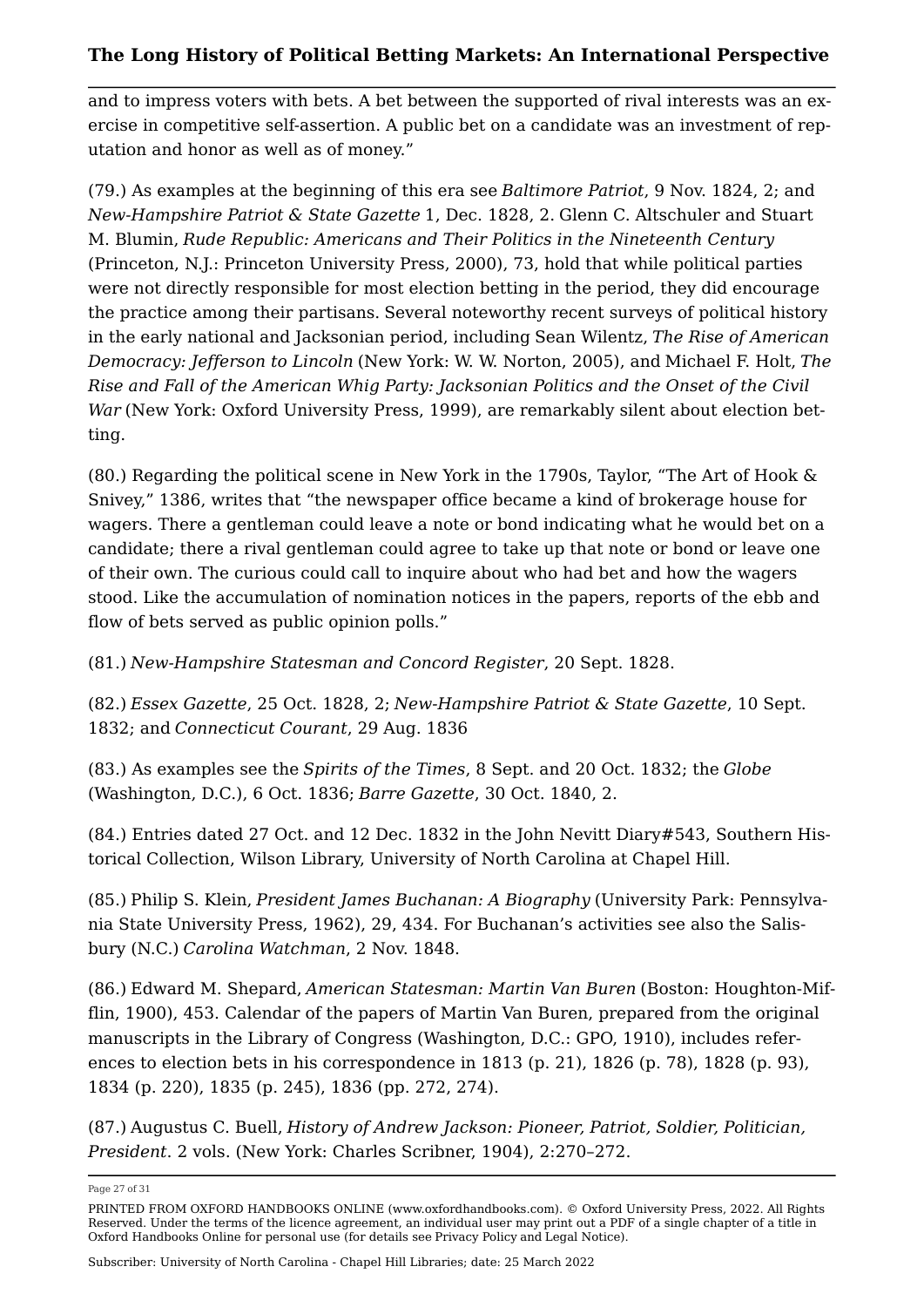<span id="page-27-0"></span>([88.](#page-12-7)) William L. MacKenzie, *The Life and Times of Martin Van Buren* (Boston: Cooke, 1846), 255–256; *New-Hampshire Patriot and State Gazette*, 10 Sept. 1832, 3; *Vermont Gazette*, 6 Oct. 1832, 2; *Eastern Argus Semi-Weekly*, 22 Oct. 1832, 2; and the *Pittsfield Sun*, 25 Oct. 1832, 3.

<span id="page-27-1"></span>([89.](#page-12-8)) *North American and Daily Advertiser* (Philadelphia), 26 Feb. 1840.

<span id="page-27-2"></span>([90.](#page-12-9)) The Farmers' Cabinet (Philadelphia), 13 Nov. 1840, 2.

<span id="page-27-3"></span>([91.](#page-12-10)) *New York Herald*, 15 Sept. 1844; *Daily National Intelligencer* (Washington, D.C.), 5 Sept. 1844; *Boston Daily Atlas*, 25 Sept. 1844; *Scioto Gazette* (Chillicothe, Ohio), 31 Oct. 1844.

<span id="page-27-4"></span>([92.](#page-12-11)) *New-Hampshire Patriot* (Concord, N.H.), 5 Dec. 1844, [4].

<span id="page-27-5"></span>([93.](#page-12-12)) *Daily National Intelligencer*, 6 Aug. 1824,3; James W. Tankard Jr., "Public Opinion Polling by Newspapers in the Presidential Election Campaign of 1824," Journalism Quar*terly* 49, no. 2 (1972): 361–365; Tom W. Smith, "The First Straw? A Study of the Origins of Election Polls," *Public Opinion Quarterly* 54, no. 1 (1990): 21–36.

<span id="page-27-6"></span>([94.](#page-13-1)) The number of newspapers covered in the online sources generally expands over time. This makes interpreting these trends somewhat problematic. The decline in the number of observations on election betting articles after 1844 is even more significant once the expansion in overall coverage is taken into consideration.

<span id="page-27-7"></span>([95.](#page-13-2)) See *New-Hampshire Patriot*, 7 Sept. 1840, for these specific charges and 14 Sept. 1840 for a more general criticism of corrupting influences of election betting from the Democratic side. See *Pittsfield Sun*, 22 Oct. 1840, 2, for the slate of bets allegedly offered by agents of the "British Whigs."

<span id="page-27-8"></span>([96.](#page-13-3)) David Bacon, "The Mystery of Iniquity: A Passage in the Secret History of American Politics, Illustrated by a View of Metropolitan Society," pt. 2, *American Whig Review*, July 1845; Calvin Colton, *The Life and Times of Henry Clay*, 2 vols. (New York: A. S. Barnes, 1846), 2:443. The alleged frauds against Clay echoed in Republican charges against the Tilden campaign in 1876. See *Republican Campaign Textbook for 1880* (Washington, D.C.: Republican Congressional Committee, 1880), 57.

<span id="page-27-9"></span>([97.](#page-13-4)) MacKenzie, *Life and Times*, 205. Such messages were often mixed. In December 1838 Pennsylvania governor Joseph Ritner (Anti-Masonic party) had railed against the vogue for election betting, "the very worst and most pernicious species of gambling… a people is preparing for despotism when it turns the elective franchise of its highest offices into a mere subject of pecuniary speculation." Atkinson's Saturday Evening Post, 5 Jan. 1839, 2. But earlier in the election season the pro-Ritner Philadelphia newspaper the *Pennsylvania Inquirer and Daily Courier*, 20 Aug. 1838, offered to bet \$10,000 in his favor in the race for governor against David Porter. (For a counteroffer see Harrisburg Re*porter and State Journal*, 21 Sept. 1838.) In this hotly contested election, which ended in

Page 28 of 31

PRINTED FROM OXFORD HANDBOOKS ONLINE (www.oxfordhandbooks.com). © Oxford University Press, 2022. All Rights Reserved. Under the terms of the licence agreement, an individual user may print out a PDF of a single chapter of a title in Oxford Handbooks Online for personal use (for details see [Privacy Policy](https://global.oup.com/privacy) and [Legal Notice\)](https://www.oxfordhandbooks.com/page/legal-notice).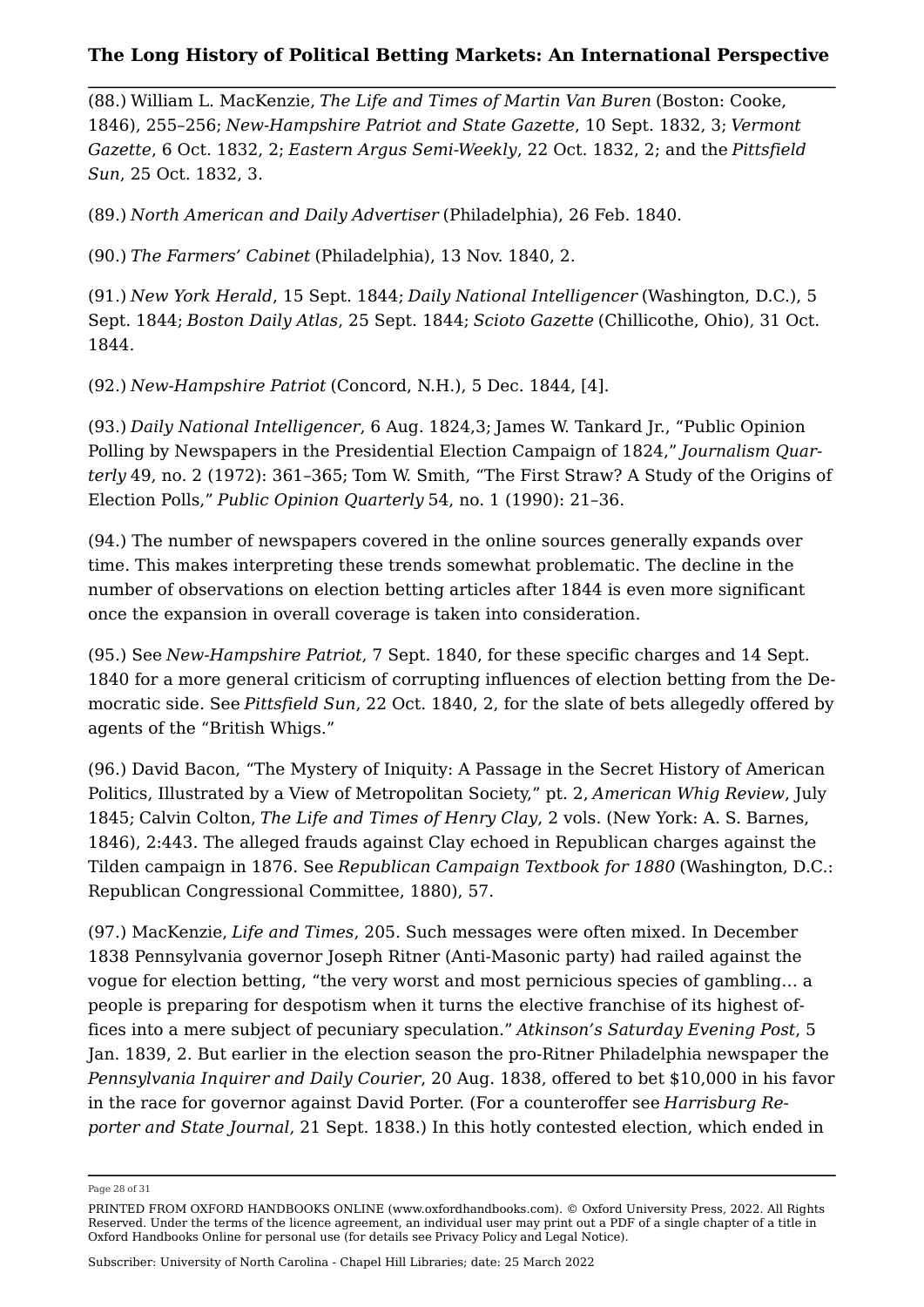the so-called Buckshot War, the sum wagered purportedly totaled more than half a million dollars. *Colored American*, 28 Nov. 1838.

<span id="page-28-0"></span>([98.](#page-13-5)) *New York Evangelist*, 6 July 1839, 106; *Christian Register and Boston Observer*, 12 Dec. 1840, 200; *Christian Reflector*, 8 Aug. 1844, 125; *Christian Inquirer*, 27 Nov. 1858, 2.

<span id="page-28-1"></span>([99.](#page-13-6)) The case involved a wager on the 1864 presidential contest. Cleveland Morning Her*ald*, 8 Aug. 1871.

<span id="page-28-2"></span>([100.](#page-13-7)) Altschuler and Blumin, *Rude R.epublic*, 71–72; North American and Daily Advertis*er* (Philadelphia), 23 June 1840. In criticizing the "ridiculous, immoral, and pernicious custom" of betting on elections, the *Middlesex Gazette*, 8 Oct. 1828, 2, noted that the practice was "quite prevalent in many States, but it is unfashionable in New England," adding "long may it remain so."

<span id="page-28-3"></span>([101.](#page-13-8)) For examples of election betting in the 1850s see *Mississippian and State Gazette* (Jackson), 25 June 1852; *Vermont Watchman and State Journal* (Montpelier), 21 Oct. 1852; the *Pittsfield Sun*, 24 July 1856, and *Bangor Daily Whig and Courier*, 10 Nov. 1856.

<span id="page-28-4"></span>([102.](#page-14-0)) Jesse W. Weik, *The Real Lincoln: A Portrait* (Boston, Houghton-Mifflin, 1923), 174– 176.

<span id="page-28-5"></span>([103.](#page-14-1)) *Irish Times*, 10 Oct. 1864, 4.

<span id="page-28-6"></span>([104.](#page-14-2)) *New York Times*, 26 Oct. 1864, 4, 31 Oct. 1864, 43 Nov. 1864, 4, 5 Nov.1864, 4, 7 Nov. 1864, 4.

<span id="page-28-7"></span>([105.](#page-14-3)) *Charleston Tri-Weekly Courier*, 31 Oct. 1868; *North American and United States Gazette* (Philadelphia), 30 Oct. 1868.

<span id="page-28-8"></span>([106.](#page-14-4)) *The Teller* (Lewiston, Idaho), 2 Dec. 1876.

<span id="page-28-9"></span>([107.](#page-15-1)) Downtown hotels, including the Fifth Avenue Hotel on Fifth Avenue at Twenty-third Street and the Windsor on Forty-six Street near where Jay Gould lived, were secondary locations for trading stocks and bonds in the mid-1890s. New York Curb Market, Committee of Publicity, 1929, 9.

<span id="page-28-10"></span>([108.](#page-15-2)) *New York Times*, 26 March 1910, 16.

<span id="page-28-11"></span>([109.](#page-15-3)) *New York Times*, 10 Nov. 1906,1; 29 May 1924, 21; 4 Nov. 1924, 2; *Wall Street Journal*, 29 Sept. 1924, 13. *New York Times*, 9 Nov. 1916, 3. For the long tradition of election betting see *New York Herald Tribune*, 2 Nov. 1940, 23.

<span id="page-28-12"></span>([110.](#page-15-4)) One indication of the predominance of election betting in the United States during this period comes from across the Atlantic. In response to the appearance of a news item about the betting odds on a 1908 by-election involving Winston Churchill, the *Manchester* 

Page 29 of 31

PRINTED FROM OXFORD HANDBOOKS ONLINE (www.oxfordhandbooks.com). © Oxford University Press, 2022. All Rights Reserved. Under the terms of the licence agreement, an individual user may print out a PDF of a single chapter of a title in Oxford Handbooks Online for personal use (for details see [Privacy Policy](https://global.oup.com/privacy) and [Legal Notice\)](https://www.oxfordhandbooks.com/page/legal-notice).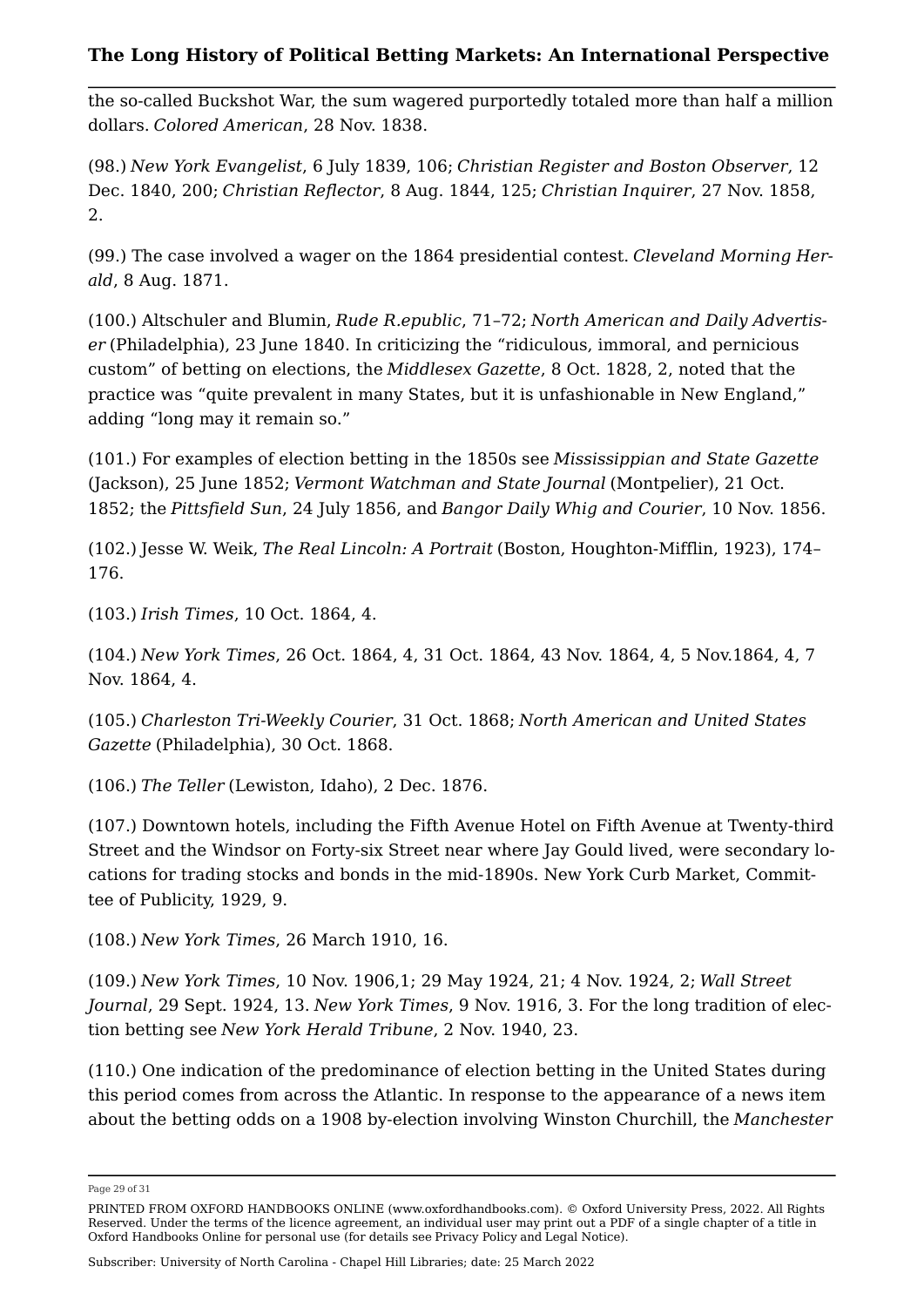*Guardian* (8 May 1908, 8) complained "we have definitely adopted the bad American custom of studying the betting as a guide to a forecast of election results."

<span id="page-29-0"></span>([111.](#page-15-5)) *Wall Street Journal*, 8 June 1912, 5. In May 1924 both the New York Stock Exchange and the Curb Market passed resolutions barring their members from engaging in election gambling. Again, in late 1927, both exchanges blocked the use of "when issued" contracts to discourage gambling. *Wall Street Journal*, 23 Dec. 1927, 11.

<span id="page-29-1"></span>([112.](#page-16-0)) *New York Tribune*, 30 Oct. 1908, 1. See also *New York Times*, 22 Oct. 1909, 1; 11 July 1912, 10; 18 July 1912, 1. Regarding changes in commission rates see the *New York Tribune*, 30 Oct. 1908, 1.

<span id="page-29-2"></span>([113.](#page-16-1)) Two of the three (Fried and Darnell) in fact were owned jointly by Samuel Solomon (aka Sam Boston) and the Silinsky brothers (Abraham, Frank, William). Although the newspapers often referred to the odds as quotations from the Curb, the links with the New York Curb Exchange were informal at best. Frank Silinsky did have a seat on the Exchange, and Richard C. Fabb, an early publicist for the market, also worked for the Fried firm over the mid-1920s. "Bets to Exceed \$5,000,000," *New York Times*, 31 Aug. 1924, 3.

<span id="page-29-3"></span>([114.](#page-17-1)) Claude Everett Robinson, *Straw Votes: A Study of Political Prediction* (New York: Columbia University Press, 1932); Louis Bean, *How to Predict Elections* (New York: Knopf, 1948); Susan Herbst, *Numbered Voices: How Opinion Polling Shaped American Politics* (Chicago: University of Chicago Press, 1993), 69–88; Thomas B. Littlewood, Call*ing Elections: The History of Horse-Race Journalism* (Notre Dame, Ind.; University of Notre Dame Press, 1998), esp. 42–45, 85–10, and 113–119.

<span id="page-29-4"></span>([115.](#page-17-2)) *New York Herald*, 5 Nov. 1916, 1.

<span id="page-29-5"></span>([116.](#page-17-3)) Polling the Nations, "A Brief History of Polling," presents a "potted" history of these events; [http://poll.orspub.com/static.php?type=about&page=briefhistory.](http://poll.orspub.com/static.php?type=about&page=briefhistory)

<span id="page-29-6"></span>([117.](#page-18-0)) *New York Times*, 8 Nov. 1940 14; 4 Aug. 1942 1; *New York World-Telegraph*, 11 Oct. 1944. Doyle retired and then died; Boston left the business after a close associate was killed as a result of a double-cross.

<span id="page-29-7"></span>([118.](#page-18-1)) *New York World-Telegraph*, 11 Oct. 1944, which includes an analysis of why wagering in New York City on the 1944 Dewey-Roosevelt election contest "was extremely quiet." For coverage of La Guardia's intensified wartime campaign against gambling and vice see *New York Times*, 18 Jan. 1943, 17; 21 June 1943, 1; 4 Dec. 1943, 16; 18 Dec. 1943, 17.

<span id="page-29-8"></span>([119.](#page-18-2)) Warren Moscow, *The Last of the Big-Time Bosses: The Life and Times of Carmine De Sapio and the Rise and Fall of Tammany Hall* (New York: Stein & Day, 1971), 24; *New York Journal American*, 18 Aug. 1944; *New York News*, 1 Nov. 1944.

<span id="page-29-9"></span>([120.](#page-18-3)) E. Leslie Gilliams, "Election Bets in America," *Strand Magazine*, February 1901, 185–191. For an examination of freak bets as rituals see Mark Brewin, "The Freak Bet

Page 30 of 31

PRINTED FROM OXFORD HANDBOOKS ONLINE (www.oxfordhandbooks.com). © Oxford University Press, 2022. All Rights Reserved. Under the terms of the licence agreement, an individual user may print out a PDF of a single chapter of a title in Oxford Handbooks Online for personal use (for details see [Privacy Policy](https://global.oup.com/privacy) and [Legal Notice\)](https://www.oxfordhandbooks.com/page/legal-notice).